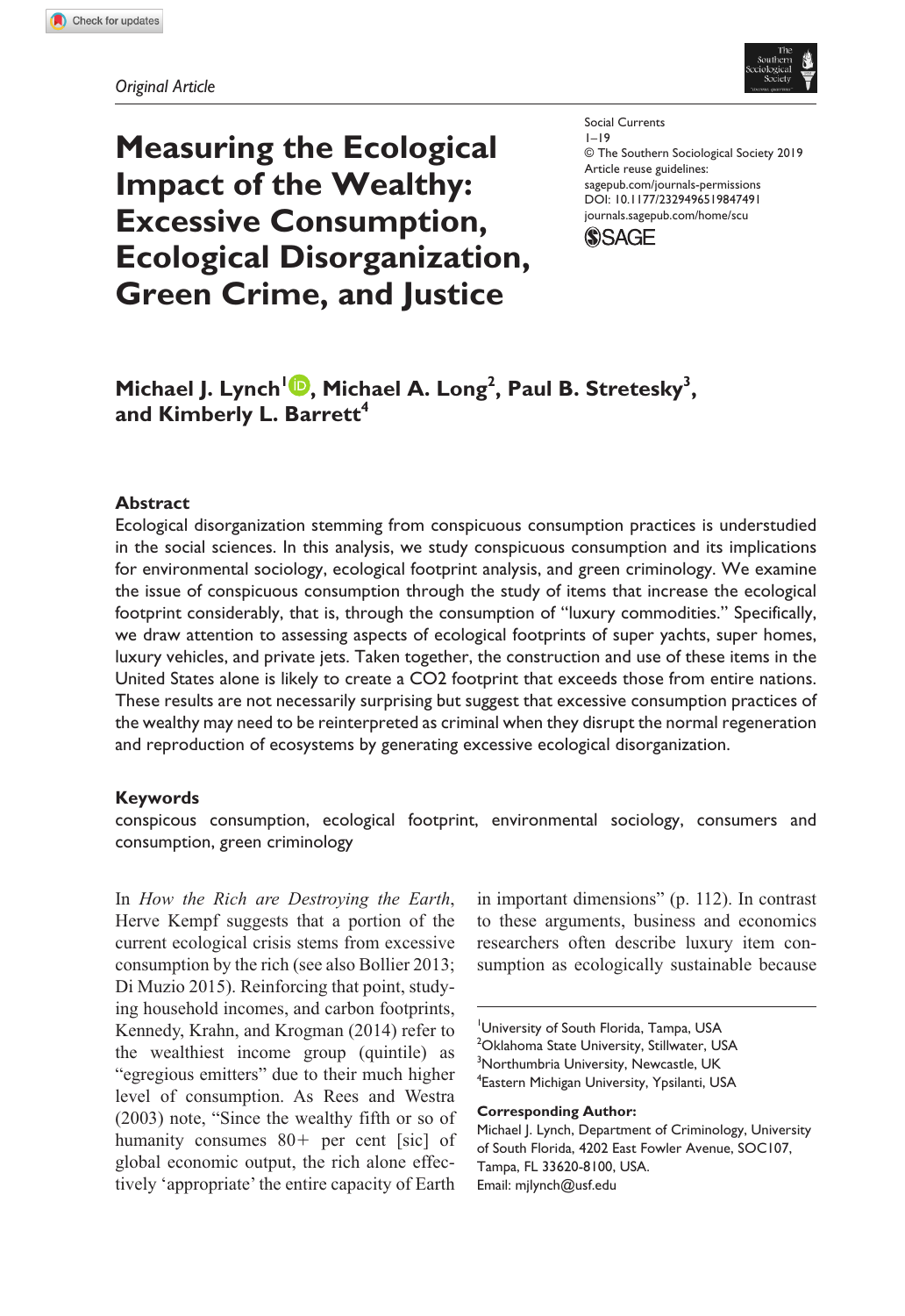luxury commodities last longer (Amatulli et al. 2017).

It is widely accepted across nations that one perk of being wealthy is to consume as one pleases. Such pleasures can promote excessive consumption which uses up natural resources, causing ecological disorganization—disruptions in the normal functioning of the ecosystem in ways that prohibit its regeneration/ reproduction, causing increasing ecosystem instability (Lynch et al. 2016, chp. 3; Schnaiberg 1980; Stretesky, Long, and Lynch 2013b). Under the influence of contemporary post–WWII capitalism, new wants were stimulated to enhance profit making, increasing a new form of excessive consumption Migone (2007) calls "hedonistic consumption." Kempf suggests that excessive consumption by the wealthy has relatively old roots, best described by Thorsten Veblen's ([1899] 1934) theory of conspicuous consumption. In Veblen's view, the wealthy purposefully consume luxury items publicly and to excess to elevate or maintain their social status (for a validating empirical test see Heffetz 2011). Kempf, in turn, argues that modern conspicuous consumption by the wealthy generates extensive ecological harms and that the wealthy generate disproportionately more ecological harm than the poor or middle classes.

Other views support this contention at different scales of analysis. This idea is also expressed in aggregate patterns of ecological consumption across nations measured using ecological footprints (Jorgenson 2003, 2012; Jorgenson and Clark 2011; Knight, Schor, and Jorgenson 2017; York, Rosa, and Dietz 2003). For example, controlling for trade relations between nations, footprint analysis indicates an association between cross-national ecological consumption and national income levels, meaning citizens consume more in wealthier nations (Prell 2016; Prell and Sun 2015; Weinzettel et al. 2013). Such analyses indicate that wealthier (also called "advanced" or "developed") economies have much larger ecological footprints than less-developed nations. In advanced economies, there is a greater tendency for consumption in general, and perhaps some tendency for all classes to

mimic the conspicuous consumption habits of the wealthy (Podoshen and Andrzejewski 2012). Across nations, these consumption patterns can be understood relative to the global capitalist economy in relation to theories such as metabolic rift (Foster 2011; Foster, Clark, and York 2011). In metabolic rift terms, excessive consumption in developed nations is fed by ecological withdrawals from less-developed nations, and transferring metabolic materials and natural wealth from less developed to developed nations is part of the nature of global capitalism and the process of ecological unequal exchange (Jorgenson 2006).

In criminology, excessive consumption has been connected to the production of ecological disorganization and viewed as a green crime against nature (Lynch et al. 2013). Here, we argue that the wealthy's excessive or conspicuous consumption should be conceptualized as a form of green crime within the contemporary context of global ecological collapse (Barnosky et al. 2012; Barry 2014) that generates: unnecessary ecological disorganization and consumption inequities, a decline in global ecological quality, uneven ecological access and destruction, and unequal exposure to environmental hazards across nations.

Here, we examine four indicators of conspicuous consumption's ecological impacts to illustrate the above. Where possible, we compare those outcomes to average consumption to better gauge the impact of conspicuous consumption on ecological disorganization. When such comparisons cannot be made, we refer to the "gross harm" associated with conspicuous consumption. Our four examples include the ecological impacts of (1) operating super yachts (SYs); (2) building super homes (SHs) (those greater than 25,000 square feet); (3) operating luxury cars (costing more than \$42,000) in the United States; and (4) for individual and corporate operation of private jets.

### **Background**

Currently, many nations have excessive ecological footprints and increased levels of ecological destruction (Foster et al. 2011). By "excessive," we mean an unsustainable ecological footprint.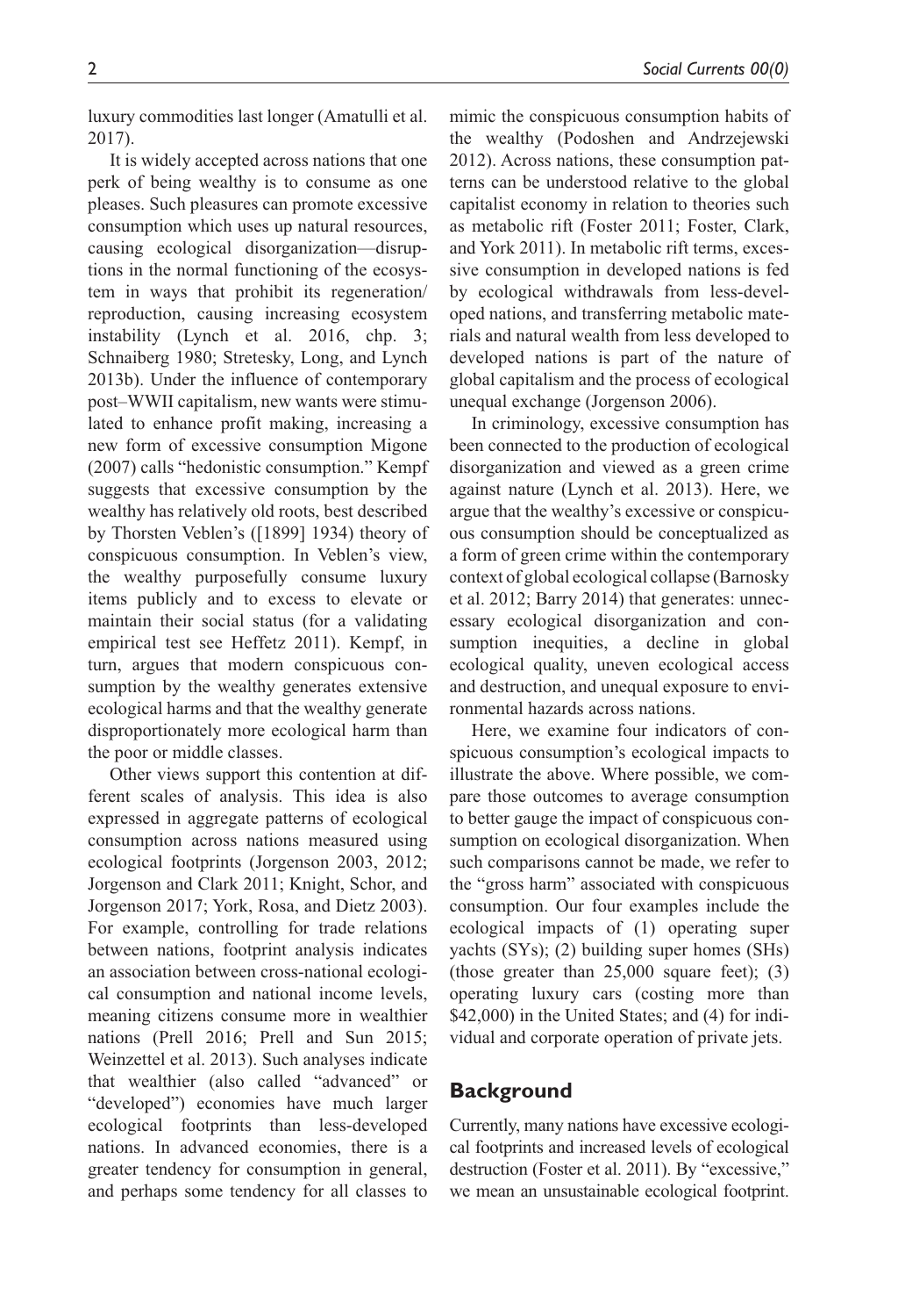Empirically, ecological footprints measure biocapacity availability against consumption/ecological withdrawals, with ecological footprints less than 1.0 defined as sustainable and those greater than 1.0 as unsustainable. The current global ecological footprint is 1.7, indicating excessive consumption relative to available and replaceable biocapacity [\(http://www.footprint](http://www.footprintnetwork.org/)[network.org/](http://www.footprintnetwork.org/)).

Research indicates that controlling for trade relationship effects, a nation's ecological footprint varies with income, so that higher income nations tend to have larger ecological footprints (Ivanova et al. 2015; Weinzettel et al. 2013). For some high consuming nations, where footprints are greater than 1.0, consumption is augmented by consuming available biocapacity in other nations as part of the global structure of capitalism (Foster et al. 2011). In this sense, excessive consumption within some nations is facilitated by the global capitalist world system, which enhances the transfer of raw materials from less-developed nations to more-developed nations as part of ecological unequal exchange (Jorgenson 2006). The organization of this system contributes to global and local ecological decline and disorganization. As Schor (2005) argues, it is now widely known that current consumption patterns fostered by the falling prices of goods in the global capitalist market place due to increased capital mobility are ecologically unsustainable (see also Alcott 2008). Coupled with changing and more positive attitudes toward conspicuous consumption among populations, such as those in China where there is now a growing class of wealthy consumers (Podoshen, Li, and Zhang 2011), local and global world capitalist markets are accelerating resource consumption with potentially disastrous ecological consequences.

Ecological footprint analysis demonstrates variability in consumption behaviors and ecological impacts across nations and that "developed" or "advanced" nations have higher ecological footprints than less-developed nations (Jorgenson 2003; Jorgenson, Schor, Huang, and Fitzgerald 2016; Jorgenson, Schor, Knight, and Huang 2016; Wiedenhofer et al. 2017). Within and across developed nations, Kempf argued that the wealthy's consumption habits cause excessive ecological harm compared to the behavior of individuals in other income classes (see also Feng, Zou, and Wei 2011; Yang, Wu, and Cheung 2016). Consistent with that argument, Oxfam International (2015) notes that while the poorest half of the world's (3.5 billion people) population generates 10 percent of carbon emissions, the richest 10 percent produce nearly one-half of carbon dioxide emissions.

As noted above, prior literature (e.g., Kempf 2008) argued that the wealthy have an excessive ecological footprint and make unequal ecological contributions to carbon footprints (Kennedy et al. 2014) and ecosystem resource consumption (Rees and Westra 2003). In this sense, excessive consumption can be linked to Veblen's ([1899] 1934) concept of conspicuous consumption. After noting the origins of leisure, Veblen argued that the historical process of capital accumulation concentrated capital in ways that allowed the emergence of a new leisure class. The leisure class engaged in visible forms of excessive consumption

as a customary basis of repute and esteem . . . [P] roperty now becomes the most easily recognised evidence of a reputable degree of success . . . [and] the conventional basis of esteem. Its possession in some amount becomes necessary. . .to any reputable standing in the community. It becomes indispensable to accumulate, to acquire property, in order to retain one's good name. (Veblen [1899] 1934: 15)

Here, acquiring property and consuming excessively become marks of distinction, and to earn those marks, the leisure class must consume. When connected to contemporary arguments in ecological Marxism concerning the contradictions between capitalism and nature (Foster 1999, 2000), one can argue that excessive consumption must result in excessive ecological disorganization or the excessive consumption of nature. This latter argument is empirically testable, and the association between various measures of ecological consumption and environmental degradation has been subjected to several empirical tests (Givens and Jorgenson 2011;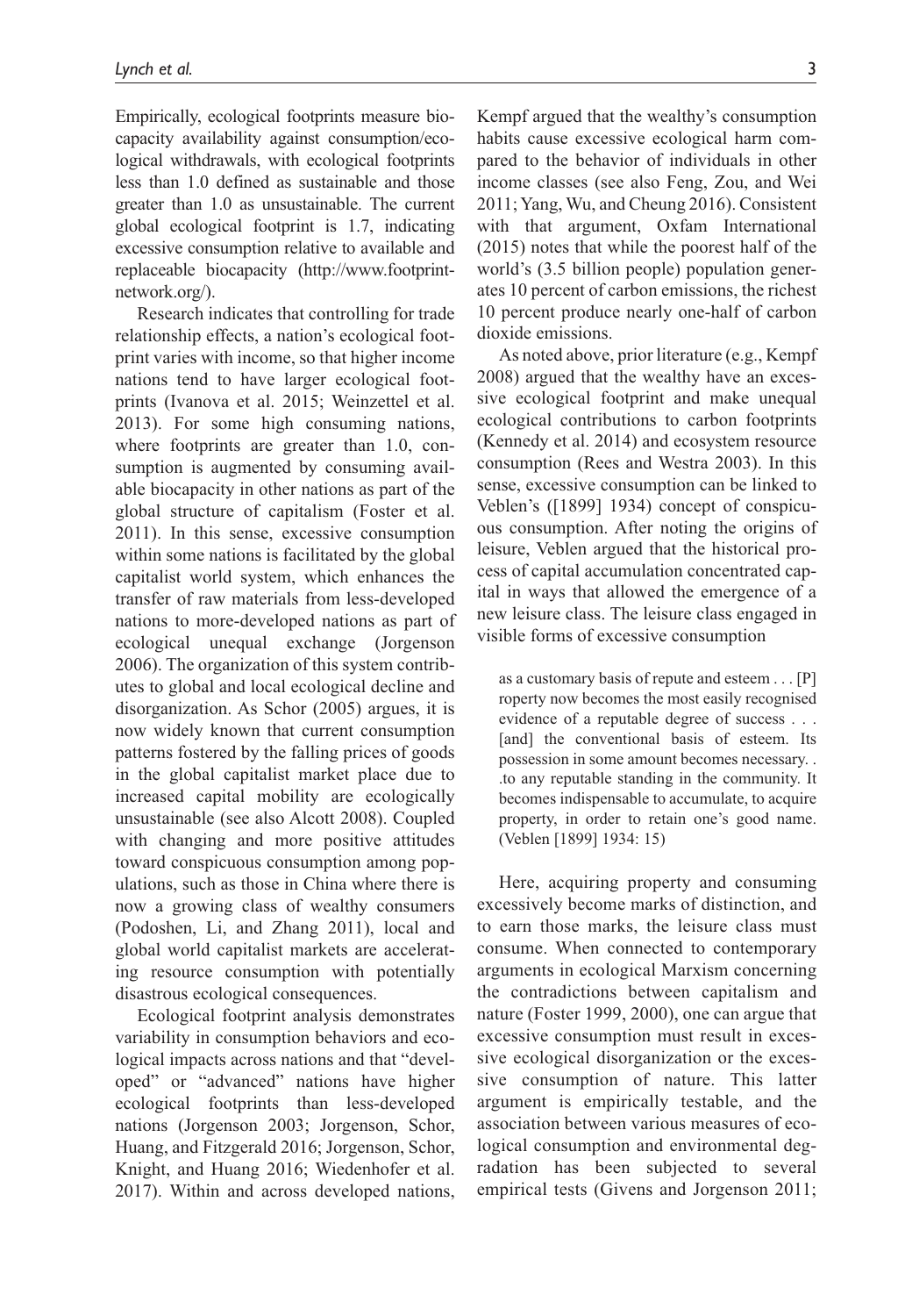Jorgenson 2003, 2006; Jorgenson and Clark 2011).

Criminologically speaking, excessive consumption is relevant to defining and understanding concepts such as green crime and green justice. In green criminology, excessive consumption generates what treadmill of production theory describes as ecological disorganization or an accelerating pace of consumption that disrupts the normal functioning of the ecosystem that prohibits its regeneration and reproduction (Schnaiberg 1980). Green criminology emerged in 1990 as an extension of Marxist/radical criminology (Lynch 1990; on radical criminology see Lynch and Michalowski 2006) and was introduced to create a political economic understanding of how environmental harms that affected ecosystems and ecosystem inhabitants (including human and nonhuman life) and the production of ecological and environmental injustice. The green criminological literature is diverse, addressing, among other issues: (1) theoretical and empirical research grounded in political economic and treadmill of production theory (Long, Lynch, and Stretesky 2018; Long et al. 2012; Lynch et al. 2013; Stretesky, Long, and Lynch 2013a; Stretesky et al. 2013b; Stretesky and Lynch 2011; Stretesky et al. 2017; Stretesky et al. 2018); (2) theory and research about harms against nonhuman animals, and controlling those harms (Beirne 1999; (Nurse 2015; Sollund 2011); (3) discussions of biopiracy, food exploitation, and hunger (South 2007; Walters 2006, 2007); (4) green-cultural criminology, which examines "mediated depictions" of ecological harm (Brisman and South 2013); (5) empirical studies of environmental injustice (Lynch, Stretesky, and Burns 2004; Stretesky and Lynch 1998, 2002) and carbon emissions (Stretesky and Lynch 2009) as examples of green crimes; (6) studies of compliance with environmental regulations (Barrett et al. 2018; Kahler and Gore 2012); and (7) research on conservation criminology (Gibbs et al. 2009; Gore 2011), which promotes risk assessment studies of conservation crimes (Gibbs et al. 2011), empirical studies of opportunity structures affecting green

crimes, and the control of conservation crimes (Petrossian 2015; Petrossian, Rolf, and Clarke 2016; Pires and Clarke 2012).

Drawing on various theoretical perspectives such as treadmill of production, world systems theory, and ecological unequal exchange, green criminologists have posited that the adverse outcomes associated with ecological disorganization are tied to the expansionary tendencies of the capitalist world system (Lynch et al. 2013). Here, ecological disorganization is the sum of the deleterious effects of two connected economic-ecological processes: ecological withdrawals that disrupt ecosystems by removing resources from the environment and ecological additions that disrupt ecosystems by adding pollution to environments (Schnaiberg 1980). In an effort to promote growth and capital accumulation, in addition to exploiting labor, capitalist must expand the market, which means producing more goods and more demand for those goods. To increase production, capitalism must increase withdrawals of ecological resources, causing ecosystem damage or disorganization. Those raw materials are then fed into the manufacturing process where, applying fossil fuel and chemical energy, other forms of ecological disorganization are created: pollution or ecological additions. Drawing on these insights and from ecological Marxism (Foster 1992, 1997, 2000), green criminologists suggested that the ordinary production of commodities via the capitalist process, creates ecological disorganization and can be conceptualized as a form of green crime from the perspective of nature and also as a form of green/ecological injustice (Lynch et al. 2013).

The view above suggests that the problem of ecological disorganization/destruction and injustice is structural; and that its primary cause is found in the organization and operation of the global capitalist economy (as well as within the organization and structure of "local" or national capitalism), which drives expanding ecological withdrawals of resources, increasing levels of ecological additions (i.e., pollution) and accelerating consumption to persistently increase profit making—the ultimate goal of capitalism. It is well known that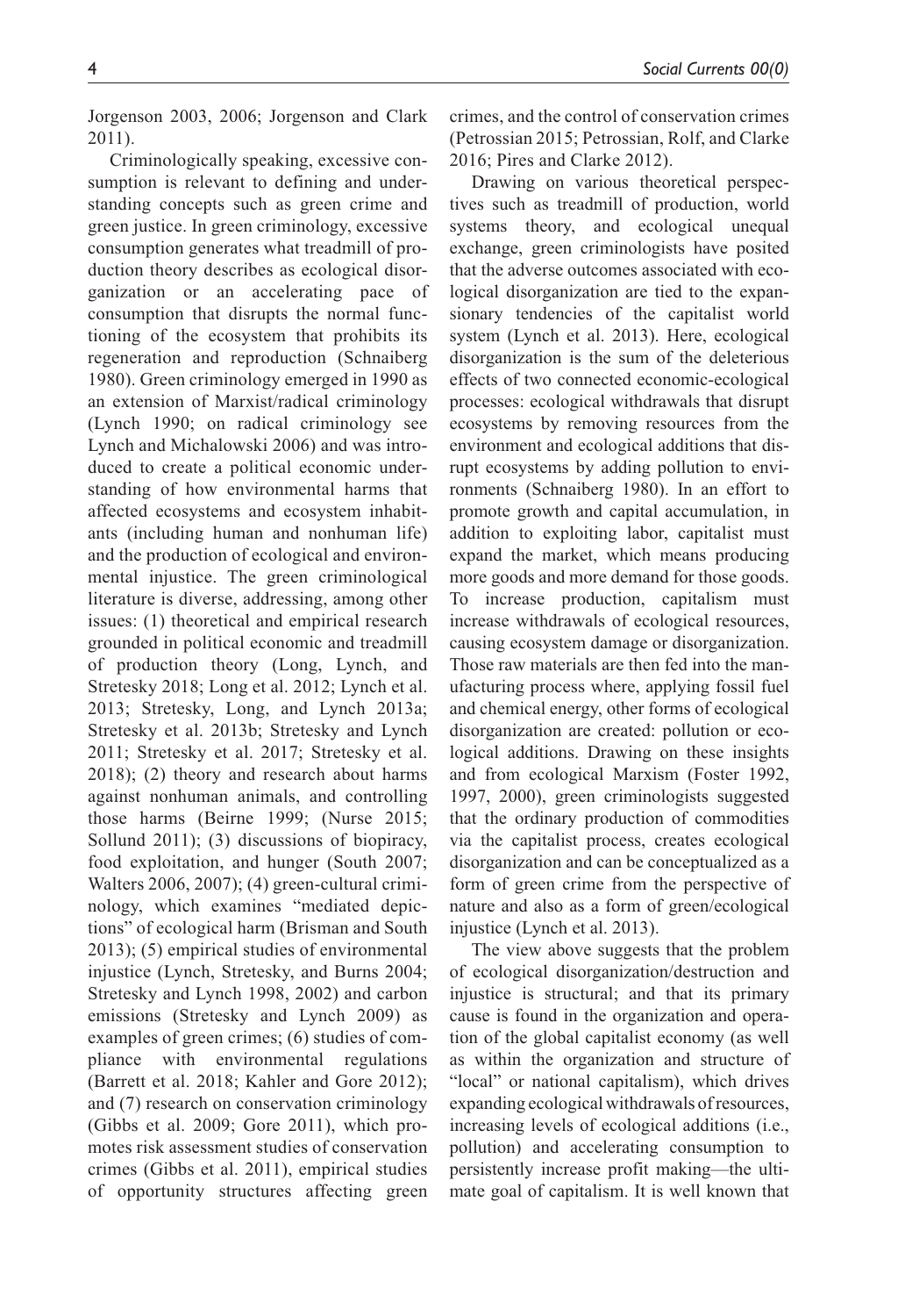these features of capitalism show up not only in other structural phenomenon (i.e., class struggle; unequal ownership of production; unequal wage structures; class, race, and gender discrimination; unequal distribution of wealth and income; a diminishing social safety net, and so on, (Foster 1992, 1997, 2000) but also at lower levels of aggregation, and empirically, this must occur for structural inequality to be present. With regard to this structural argument and following Kempf, it is possible to examine how structural inequities play out at lower levels of aggregation.

Below, we employ examples of how excessive consumption by the wealthy increases their ecological footprint, impacts ecological stability (Davison 2016), and contributes to behaviors stimulated by capitalism both ideologically (consumption-based stimulus that can be addressed, for example, by green-cultural criminology (Brisman and South 2013, 2014)) and structurally. That kind of empirical evidence contributes to political economic green criminological and green-cultural criminological explanations of green crimes and injustice (Lynch and Stretesky 2014).

In contrast to views described previously, some marketing researchers argue that luxury brand consumption by the wealthy is "inherently" sustainable (Amatulli et al. 2017:97). Marketing researchers argue that luxury commodities are "inherently" sustainable because they last forever (e.g., diamonds), and that the longevity of these items reduces their ecological footprints. These are dubious assertions. For example, consider the ecological costs of serving short-lived commodities with extensive ecological effects. Serendipity 3, a New York restaurant, at one time served a dessert that Guinness' Book of World's Records identified as the world's most expensive dessert: *Frrrozened Haute Chocolate* ice cream sundae. The dessert's price, US\$25,000, was due to the inclusion of 28 different forms of cocoa, five grams of edible gold foil, and the take home serving container that included an 18-carat gold, diamond encrusted bracelet and serving spoon. One hardly needs to argue about the known deleterious ecological harms associated with cocoa farming (Noble 2017);

let alone gold mining, even at the "artisanal" level (Pavilonis et al. 2017), or diamond mining—which may involve "conflict diamonds," unequal core-peripheral exchanges in the diamond commodity chain and issues of ethical consumption (Le Billon 2008). Other extreme luxury items which challenge the narrative of sustainable, low-ecological impact luxury consumption include: Vizoury's "Pure White" luxury dumbbell, coated in ruthenium, 750 flawless white diamonds (7.5 carats), and a custom made walnut storage box (29,000 Euros); or Gout de Diamants champagne, with a hand-crafted solid white-gold label containing 18 carats of diamonds (US\$1.8 million). A list of other such items can be found on the Bornrich.com web site.

While it is possible to explore numerous examples of ecological harms generated by individual luxury products, ecological harms are more visible in larger aggregates of luxury consumables. By examining these larger aggregates, a picture of the ecological footprint of luxury consumption in comparison to "average" or similar kinds of consumables in a category can also be undertaken. To do so, we examine four examples of how the wealthy's consumption of luxury items generates excessive ecological disorganization: the operation of SYs; the building of SHs; the operation of luxury vehicles; and the operation of private jet aircraft. These categories were selected because they can be aggregated, and, as noted below, these impacts can be described in ecologically relevant terms such as carbon equivalent impacts.

## **Conspicuous Consumption, Ecological Disorganization, and SYs**

There is little need to argue that only the wealthiest people can purchase and operate SYs. An average SY costs \$3 million a year in fuel, maintenance, docking, and staffing (Mathew 2015). The initial SY buy-in depends on its size. For larger SY, the buy-in averages \$275 million, with an upper price near US\$1 billion (see below). For smaller, less wellequipped SY, prices range from \$12 to \$50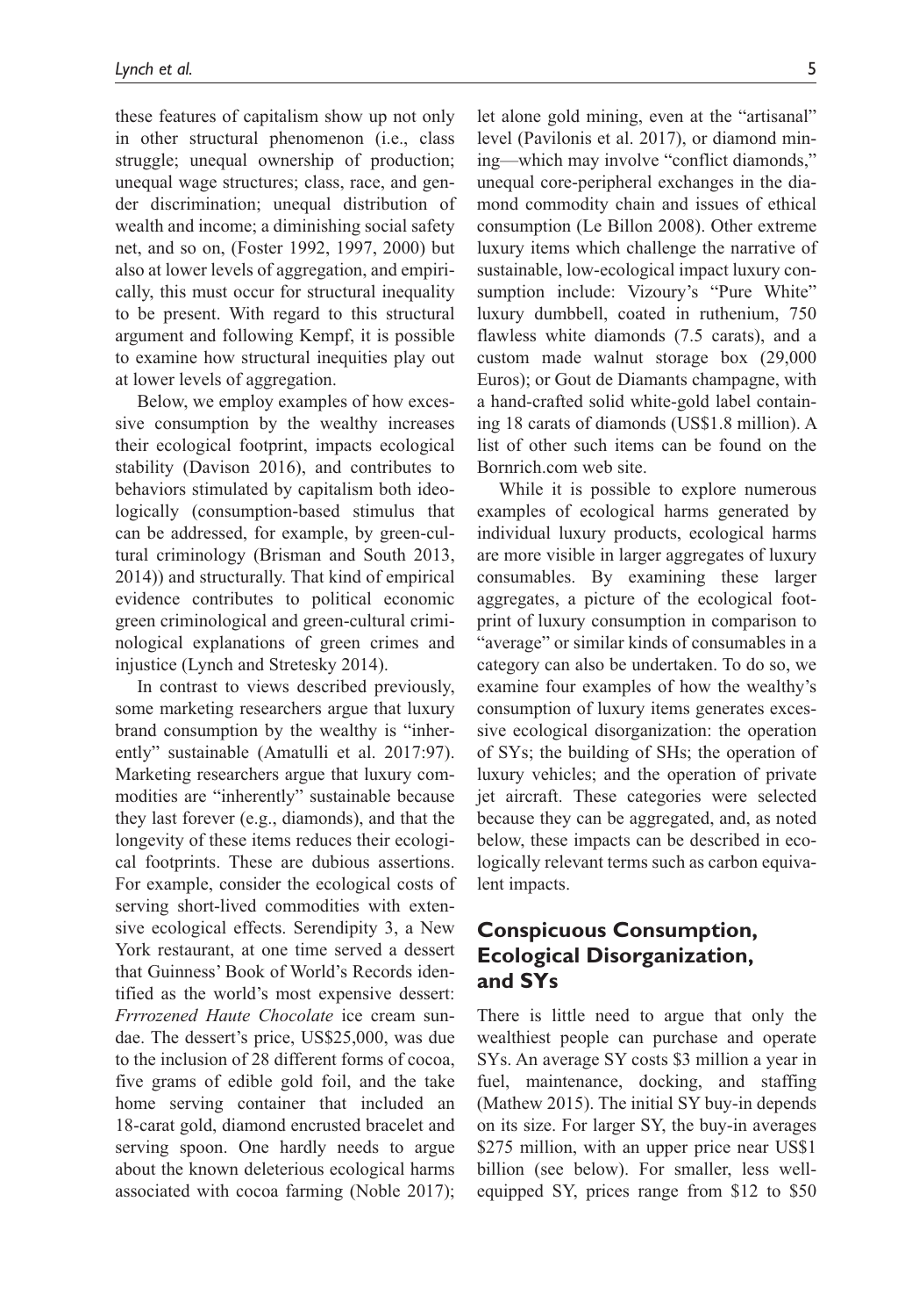million. Gadd (2015) estimates there are only about 200,000 individuals in the world (0.0027 percent of the global population) with sufficient accumulated assets—which he defined as more than \$30 million—to afford even the smallest SY.

The term SY emerged in the early 1900s to refer to the increasingly large boats private individuals were building as their wealth increased. This is an example of the kind of conspicuous consumption to which Veblen drew attention at the end of the nineteenth century. SYs are yachts larger than 24 meters/79 feet in length, and can, *on average*, range up to 70 meters/230 feet. The largest SY—those over 300 feet—are also referred to as megayachts or giga-yachts. Some SY are over 500 feet in length, such as the Fulk al Salamah (164 m/538 feet) and the Azzam (180 m/590 feet).

As of 2012, there were an estimated 32 mega/giga yachts in the world. Globally, there are 100 SYs larger than 230 feet and 300 SYs larger than 60 meters/196.9 feet (this information is updated live, [http://www.superyachts.](http://www.superyachts.com/largest-yachts/worlds-largest-yachts-live.htm) [com/largest-yachts/worlds-largest-yachts-live.](http://www.superyachts.com/largest-yachts/worlds-largest-yachts-live.htm) [htm\)](http://www.superyachts.com/largest-yachts/worlds-largest-yachts-live.htm). Despite the small size of the SY fleet, it has extensive ecological consequences. At the microlevel, an example of this harm was widely reported in January 2016 when one of the SYs owned by *Microsoft*'s cofounder, Paul Allen, crashed into a protected coral reef, damaging up to 14,000 square feet or 80 percent of the reef.

On a larger scale, it is difficult to estimate the full extent of the ecological costs of building and operating SYs. It is unclear, for example, how much steel, aluminum or other metals, fiberglass, exotic materials and so forth, are involved in building an SY, and clearly, the quantities vary depending on an SY's size and amenities, which can be extensive. Some SYs include "extras" such as helicopters, submarines, and smaller boats; and the volume of waste generated by operating SYs (e.g., food, paper, and fecal waste) are unknown. These "extras," along with size, can make SYs not only financially pricey, but also costly environmentally. Reportedly, the world's most expensive SY, the *Eclipse*, cost between US\$800 million to US\$1.5 billion. At 162.5

meters/533 feet, it is also the world's second largest SY and contains 6,000 square feet of living space in 18 guest cabins. In addition, the master suite is 5,000 square feet and with 11,000 square feet of floating living space, the *Eclipse* is five times the size of an average U.S. home. It is operated by a 92-person crew, and the crew requires living space not accounted for above. In short, it should be clear that SYs are owned by the very wealthy, and therefore, any ecological harm generated from building and operating SYs stems from the conspicuous consumption behaviors of the wealthy.

In our effort to quantify SYs' ecological impacts, we admit omitting their full ecological impacts and costs. For example, we were unable to estimate the volume of various materials (e.g., rare woods and metals) and the quantity of energy used to construct SYs. *Our estimate focuses only on the carbon footprint of SYs in use* and, as a result, drastically underestimates the full scope of the ecological disorganization generated by building SYs. Likewise, our comparisons are based on employing U.S. commodities, and the ecological effect difference may be greater or less on the nation used for comparative purposes.

Operating an SY is expensive and ecologically damaging. On average, an SY over 71 meters/233 feet uses 500 liters/132 gallons of gasoline *an hour*, and annual fuel costs for an average SY are around \$400,000. From available data, we estimated that an average (71 meter) SY uses about 107,000 gallons gasoline/year and produces 2.1 million pounds of carbon dioxide emissions annually. Thus, the fleet of 300 SY produces approximately 627 million pounds of carbon dioxide emissions a year. That very large figure needs to be placed in context. To do so, we compare the carbon and gasoline footprint of SYs owned by the wealthy to the average vehicle—a more affordable mode of transportation for the average person operated in the United States.

An average new car gets 25.5 miles per gallon (mpg) in the United States. According to the U.S. Department of Transportation (U.S. DOT) (https://www.fueleconomy.gov), average person drives about 13,476 miles, using 528.5 gallons of gas, and generates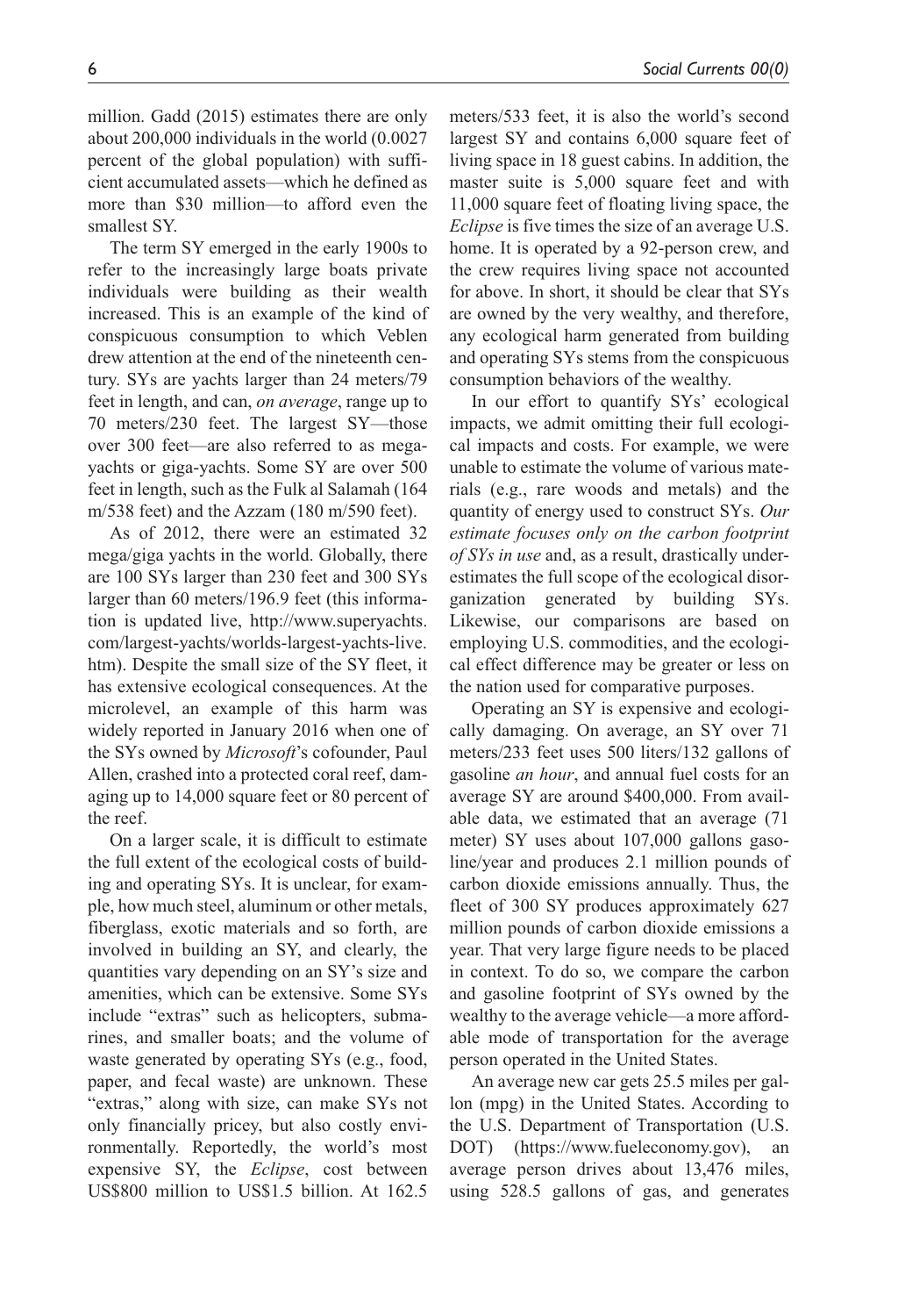10,358.6 pounds of  $CO_2$  pollution annually. Thus, one average SY produces as much  $CO<sub>2</sub>$ pollution as 202 average cars, and, annually, the SY fleet  $(N = 300)$  uses as much gasoline as 60,600 cars that get 25.5 mpg.

Another way to illustrate the annual ecological harm caused by SY is to compare the  $CO<sub>2</sub>$  emissions from the 300 largest SY to the CO2 emissions of entire *nations*. The SY fleet carbon emissions (nearly 630 million pounds), for example, is similar to the emissions of the 10.6 million inhabitants of Burundi (654.02 million pounds), and 5.7 times larger than the carbon footprint (111,556,039 pounds) of the small (36,157 inhabitants) developed nation of Liechtenstein. Thus, the carbon footprint of the global SY fleet of the wealthy produces as much ecological disorganization as entire nations of people.

### **Ecological Housing Footprint of SHs**

The wealthy often own multiple homes. Their primary homes can be extremely large and their home-related ecological footprint may extend beyond their primary home. Here, we focus attention only on the largest homes of the wealthy in the United States, whether they are primary or secondary homes. To do so, we collected data on the largest homes for sale in the United States in November, 2016. Similar to large SYs, we refer to these homes as "super homes".

Before beginning, we note that our analysis underestimates the ecological effect of building SHs since we can only estimate their ecological effects from general home construction guidelines. Moreover, we could not quantify the effects of using luxury or exotic construction materials (i.e., rare wood or stone). We restricted our analysis to free-standing homes (i.e., excluded apartments and condominiums). In addition, since our data are drawn from the United States, the results may not generalize to other nations.

It is difficult to compare average SHs to average homes. According to the U.S. Department of Commerce, the average size of new homes varies over time and has tended to increase since the

early 1970s (Perry 2015; U.S. Department of Commerce 2015). Nevertheless, average new home data provide a rough estimate of the difference in size and the ecological footprint of average U.S. homes and SHs.

The price of SHs in our data varied considerably, from \$3 to 5 million to more than \$100 million dollars. Table 1 shows information for 39 SH for sale in the United States during the six-month period from April, 2016, through November, 2016. Data shown in this table were extracted from and cross-referenced with several real estate web sites (e.g., Zillow and Trulia) to obtain additional home characteristics. As Table 1 indicates, these homes had: (1) a mean price of \$27.76 million; (2) total mean square feet of 39,798 (35,300 in main building, plus 4,498 square feet in additional buildings); and (3) total building square footage (other buildings on the property, including garages when not included in the listing) of 1,552,107. In contrast, during the same time period, an average U.S. home: (1) cost \$188,000 (147 times less); (2) contained about 2,200 square feet (SHs were about 18 times larger); and (3) included about 576 square feet of garage space.

To compare the ecological costs of these different categories of homes, we calculated (1) the approximate square feet of *wood* used to build each type; (2) estimated the number of trees required to build the average home in each group; and (3) translated trees used into carbon footprints. These estimates may not represent the true ecological effect of SHs because SHs likely include additional/larger wood trims (e.g., wood cabinetry, base-board moldings, chair rails, corner blocks, and ceiling moldings), and other wood finishes (i.e., solid woods) compared to average homes, and we did not adjust for those potential differences, which cannot be measured without more specific information on each SH in the sample. Thus, we likely underestimate the ecological disorganization effect of SHs.

Calculating the carbon-related ecological footprint of a home is difficult and requires several transformations described in brief below. For example, the *Idaho Forest Products Commission*'s web site indicates that an average home includes 12.5 board feet of wood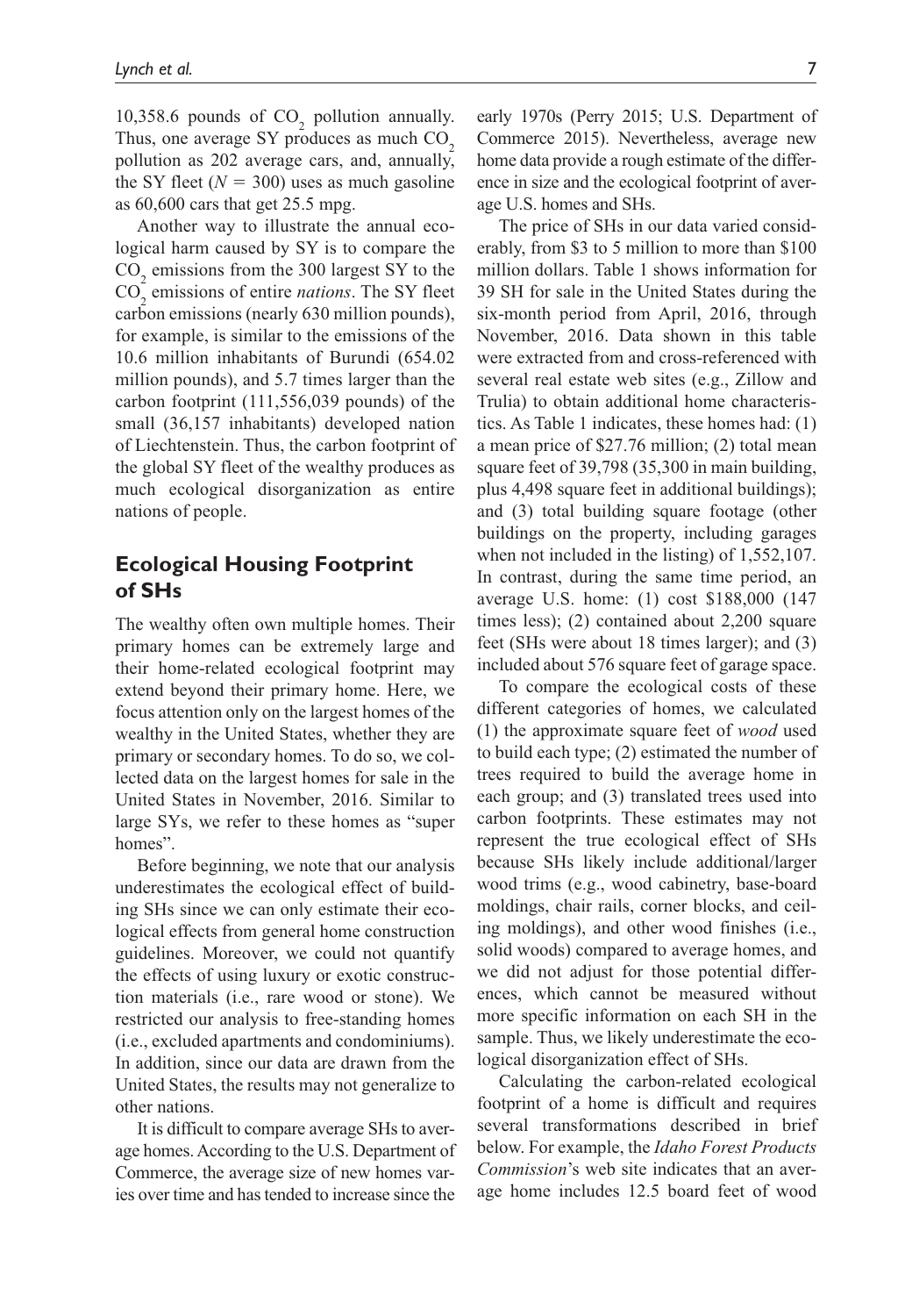| Location            | \$ millions              | Square feet <sup>a</sup> | Square feet <sup>b</sup> | Name                      |
|---------------------|--------------------------|--------------------------|--------------------------|---------------------------|
| Potomac, MD         | 9.250                    | 25,051                   | 2,500                    | <b>Versailles Mansion</b> |
| Divide, Co          | 5.750                    | 25,206                   | c                        |                           |
| Hunting Valley, Oh  | 2.400                    | 25,213                   | 1,500                    |                           |
| Paradise Valley, AZ | 25.000                   | 25,416                   | 8,450                    |                           |
| Wellington, FL      | 7.950                    | 25,793                   | d                        |                           |
| Springville, UT     | 8.000                    | 26,000                   | 3,150                    |                           |
| Alamo, CA           | 28.000                   | 26,739                   | e                        |                           |
| Gainesville, GA     | 3.500                    | 26,891                   | e                        |                           |
| Clifton, VA         | 6.200                    | 27,000                   | e                        |                           |
| San Antonio, TX     | 9.800                    | 27,417                   | e                        |                           |
| Savanah, GA         | 12.500                   | 28,000                   | 13,800                   |                           |
| Tampa, FL           | 4.199                    | 28,363                   | 1,750                    |                           |
| Post Falls, ID      | 9.995                    | 28,469                   | e                        |                           |
| Holladay, UT        | 18.400                   | 28,740                   | f                        |                           |
| Potomac, MD         | 4.295                    | 29,018                   | e                        |                           |
| Prosper, TX         | 12.750                   | 29,122                   | e                        |                           |
| Montecito, CA       | 125.000                  | 29,483                   | 18,000                   |                           |
| Scottsdale, AZ      | 32.000                   | 29,700                   | e                        |                           |
| Los Angeles, CA     | 88.000                   | 30,000                   | e                        |                           |
| Atlanta, GA         | 8.000                    | 30,000                   | e                        |                           |
| Barrington, IL      | 18.775                   | 30,000                   | e                        |                           |
| Alpine, NJ          | 48.880                   | 30,000                   | e                        |                           |
| Barrington, IL      | 5.999                    | 33,000                   | 6,000                    | <b>Blue Heron Estate</b>  |
| Boca Raton, FL      | 6.950                    | 32,511                   | 5,040                    |                           |
| Potomac, MD         | 18.000                   | 33,000                   | 3,000                    |                           |
| Ellison Bay, WI     | 8.750                    | 35,000                   | 2,500                    | Ellison Bay Manor         |
| Hillsborough, CA    | 23.888                   | 35,000                   | 5,500                    | King's Domain             |
| Philadelphia, PA    | 13.950                   | 36,957                   | 3,000                    | Tri-Wing Manor            |
| Holmby Hills, CA    | $\overline{\phantom{0}}$ | 38,000                   | e                        |                           |
| Cartersville, GA    | 19.900                   | 40,000                   | 8,000                    |                           |
| Paradise Valley, AZ | 10.000                   | 40,280                   | 4,000                    |                           |
| Beverly Hills, CA   | $\overline{\phantom{0}}$ | 43,000                   | e                        |                           |
| Lantana, FL         | 32.500                   | 45,143                   | 4,000                    | Paradiso Del Mar          |
| Cartersville, GA    | 8.500                    | 47,000                   | 2,500                    |                           |
| Hillsboro Beach, FL | 159.000                  | 47,774                   | 12,734                   |                           |
| Parker, CO          | 14.900                   | 50,397                   | e                        |                           |
| Highlands Park, IL  | 21.000                   | 56,000                   | e                        | Michael Jordan House      |
| Windermere, FL      | 65.000                   | 90,000                   | e                        |                           |
| Manhattan, NY       | 130.000                  | 62,000                   | 70,000 <sup>g</sup>      | <b>River House</b>        |
| Total               | 1,026.981                | 1,376,683                | 175,424                  |                           |
| Mean                | 27.76 <sup>h</sup>       | 35,300                   | 4,498                    |                           |
|                     |                          |                          |                          |                           |

**Table 1.** Sample of Largest Super Homes for Sale Characteristics, 2016 US [*N* = 39].

<sup>a</sup>Square feet main residence living area.

**bSquare feet other structures on property such as guest houses, poll houses, apartments, stables, garages, taken from** published data or estimated from architectural guideline where square footage estimates were not published.<br><sup>c</sup>The property description lists six additional one bedroom guest cottages. It is unclear from the information wh

these are included in the square foot estimate.

dUnknown from listing.

<sup>g</sup>Equestrian Center, not included in house and guest house square foot estimate.

<sup>&</sup>lt;sup>e</sup> Appears to be included in Square Foot 1 as part of listing description.

<sup>&</sup>lt;sup>f</sup>An interesting note on this house: it includes 11 miles of crown moldings.

 $^{\circ}$ This mean is for the 37 residences which had available price data.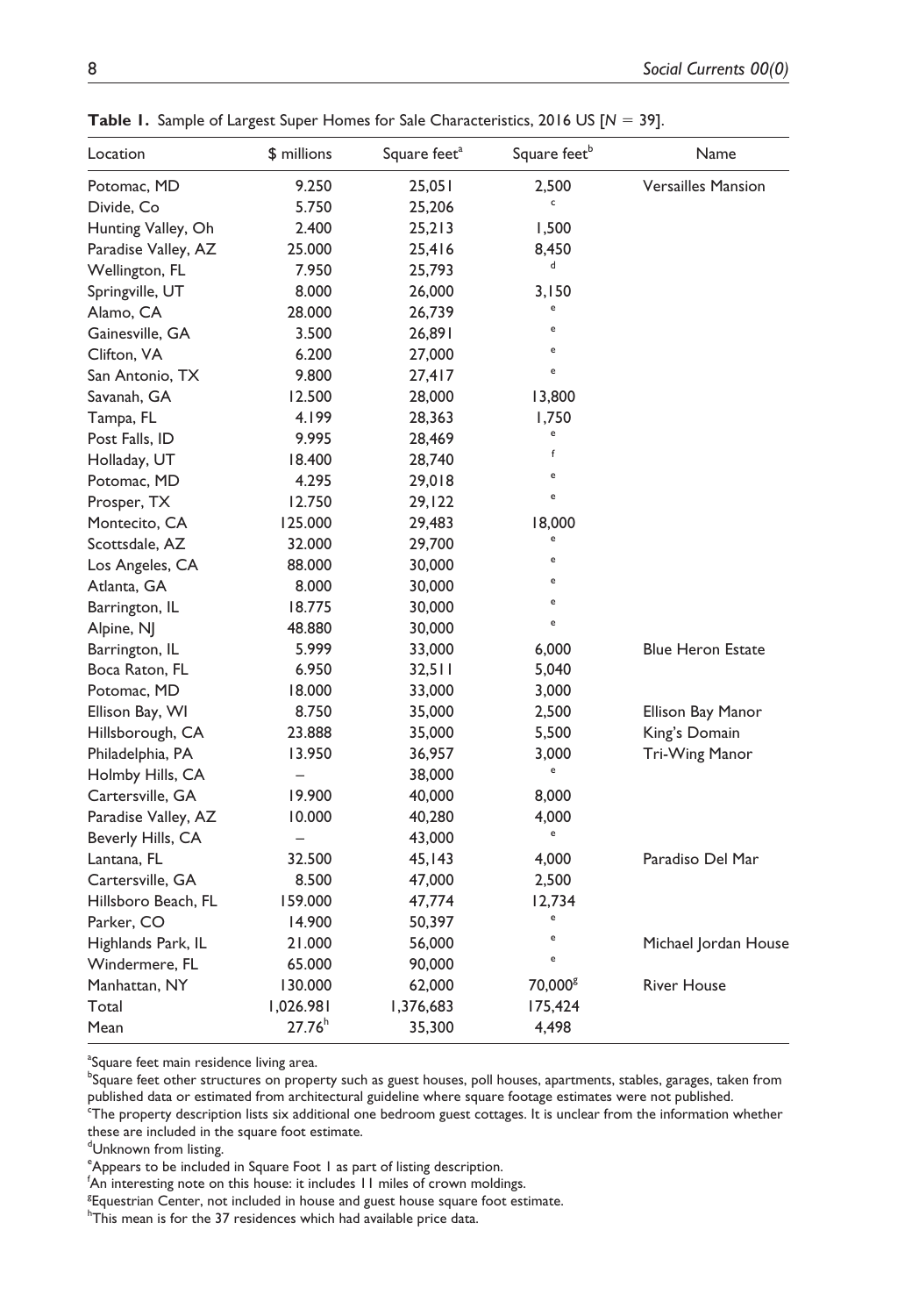products per square foot for nonconcrete slab houses. A board foot is a board one inch  $\times$  12 inches  $\times$  12 inches. Our estimate is based on an average house, and not on estimates of board feet in new constructions alone, which over time declined (see Lutz 2016 for trends). As a result, our estimate, because it includes older homes in the average, yields a higher board foot estimate.

Following the above, an average American home contains about 27,500 board feet. To simplify our comparison, we assumed that SHs use the same square foot ratio of wood products as an average home. This assumption likely underestimates the board feet in SHs because SH likely include more wood in their construction (e.g., additional wood trims) than an average home. SH also includes other omitted ecological effects from the use of rare woods, old growth forest woods, and so on, that have not been taken into account. Nevertheless, we estimated that an average SH used 497,475 board feet of wood product or 18.09 times as much wood product as an average U.S. home.

Next, we translated board feet into tree equivalents using the "Doyle Rule" for determining board feet from a tree (see, Guldin and Baker 1988). From the Doyle Table, we selected a relatively large tree (48 foot tall, 36 inch diameter) for the board feet transformation. It is likely, however, that average homes and SH use different wood stocks and have different wood stock ecological effects (e.g., some trees grow faster), but we were unable to address those effects. From the Doyle table, each tree we selected produces 1,310 board feet. Thus, a 2,200 square foot/27,700 board foot home uses 20 trees, while an average SH (497,475 board feet) consumes 380 trees, or has a tree-related ecological withdrawal effect about 19 times higher (without accounting for additional wood-use differences).

Tree harvesting can also impact wildlife population stability, which is an additional ecological cost of home building. We calculated that effect using federal data relating wildlife population stability relative to forest density. Following U.S. Federal guidelines, forest density of 300 trees per acre is suitable for wildlife population stability (U.S. Department of Agriculture 2015). Using this estimate and our tree use estimates above, an average home consumes seven percent of a well-forested area, whereas an SH consumes 127 percent of a well-forested area. Translated into other measures, this means that five wellforested acres could produce wood for 71.43 average homes, but for only four SHs.

An alternative measure of environmental harm from home building can be derived by estimating the carbon sequestration potential lost to trees harvested for home building—a measure which also illustrates the connection between ecological withdrawals, ecological disorganization, carbon pollution, and climate change. Doing so requires a series of estimates to translate trees used into carbon sequestration equivalents. For our example, we used trees described earlier (48 feet in height; 36 inch diameter; 72 inch circumference). Tree circumference can be used to estimate tree age, and tree age is then used to calculate carbon sequestration.

The simplest tree age estimation suggests that each inch in circumference is equivalent to one year's growth (for more complex tree growth and species-specific models see Colbert et al. 2004). As our examples trees have a 72 inch circumference, they would be approximately 72 years old. Scientific studies indicate that an average tree sequesters about 48 pounds of carbon dioxide annually, and that large trees have an average life span of 150 years (Nowak and Crane 2000). In our example, then, harvested trees have 78 years of life remaining at time of harvest. Over those 78 now lost years, an average tree could potentially sequester 3,744 pounds of  $CO_2$  (78  $\times$  48) pds/year).

Using our sample trees, an average home requires harvesting 20 trees and an SH requires 380 trees. Carbon sequestration loss for an average home is, therefore, 74,880 pounds  $CO<sub>2</sub>$ , while it is 1,422,720 for an SH—or nearly 20 times greater for an SH.

The 39 SH homes in Table 1 generate a carbon sequestration loss of 55,486,080 pounds, which is the equivalent loss associated with building 741 average homes. Again, this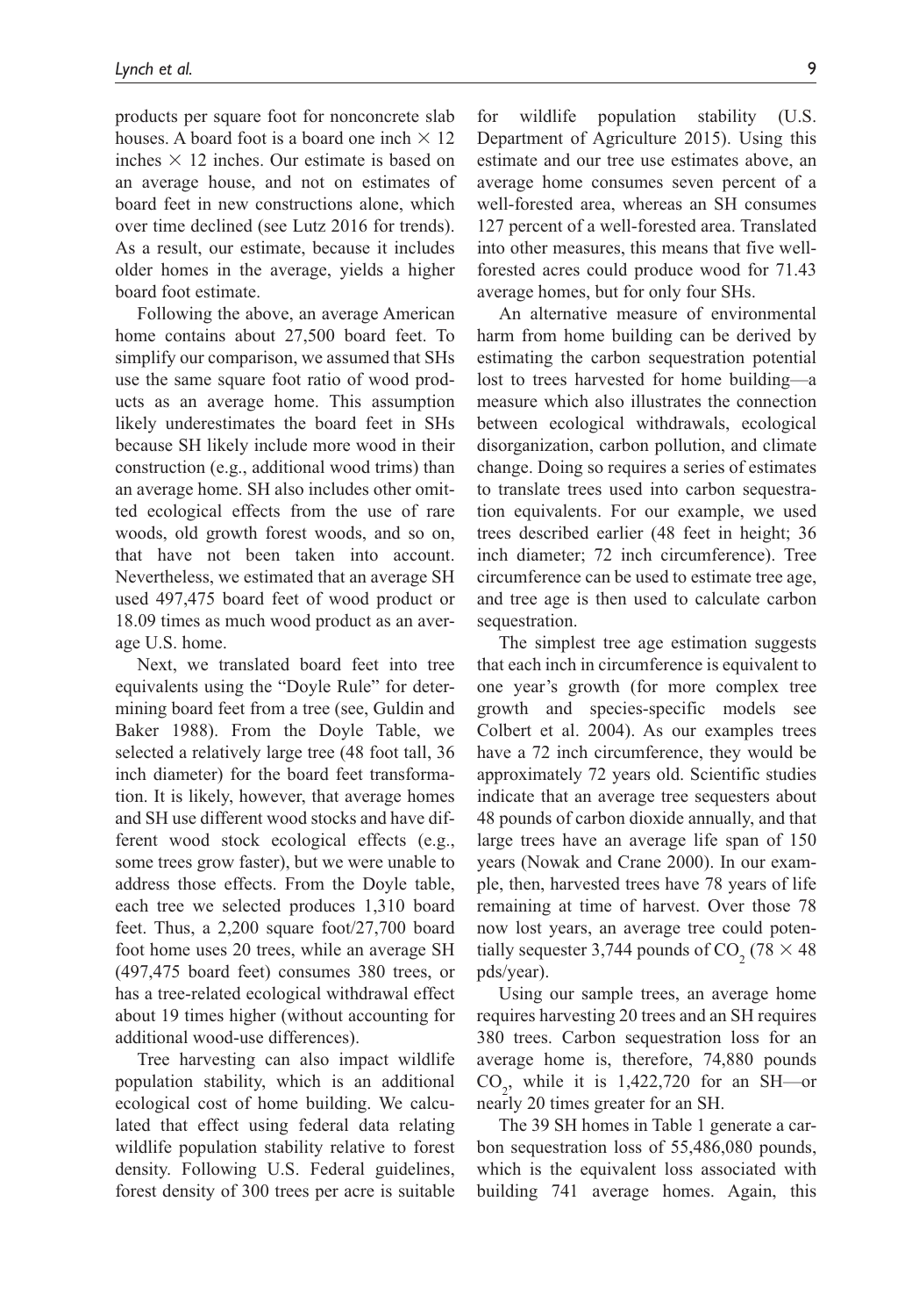procedure may underestimates the carbon sequestration effect of building SHs because they are likely to contain more wood products than we use in our estimates.

## **Luxury Car versus Best-Selling Car Footprints**

The wealthy also have adverse ecological impacts through their automobile purchasing and operating habits. The wealthy possess the ability to purchase vehicles (i.e., luxury vehicles) largely unavailable to the average consumer. While the definition of a luxury vehicle is debatable (Flint 2009), those vehicles typically cost "much more" than the average vehicle and have features "beyond what is necessary." For our analysis, we only employ data on new car sales from 2015 (mean car price in 2015 was \$35,543). Price data were extracted from Kelley Blue Book (KBB; [https://mediaroom.kbb.com/new-car](https://mediaroom.kbb.com/new-car-transaction-prices-jump-august-2015)[transaction-prices-jump-august-2015](https://mediaroom.kbb.com/new-car-transaction-prices-jump-august-2015)). In 2015, KBB indicated an average compact car sold for \$20,560, while the entry level price for the luxury car market began at \$ 42,383. Based on these data, we employed a cutoff of \$42,000 to identify luxury cars sold in the United States in 2015. Those data, which appear in Table 2, were aggregated depending on the available data (e.g., by maker, or by maker and model), and include the sale of hybrid vehicles.

As with SHs, luxury vehicles have multiple ecological effects, some of which cannot be directly measured. First, these vehicles tend to be larger and building them consumes more ecological resources. Second, luxury vehicles use materials not found in average cars, and thus have different ecological impacts than an average car (e.g., they may include wood trim). And third, luxury cars, with the exception of hybrids and electric vehicles, tend to perform less efficiently, consume more gasoline, and have a larger carbon dioxide use footprint. Of these ecological effects, the  $CO_2$  footprint can be measured.

To create a comparative  $CO_2$  use footprint, we collected miles per gallon (MPG) data for

all luxury cars sold in the United States, and a sample of the best-selling (i.e., average) cars in the United States. Car sales data were collected from the web site Left-Lane.com. MPG data were derived from the U.S. government web site, [www.fueleconomy.gov.](www.fueleconomy.gov)

Luxury sales and MPG data were collected for 39 luxury models or brands for vehicles costing most than \$42,000. For some luxury brands, individual vehicle sales were small and were thus averaged to create a brand average rather than a model listing. The total number of luxury vehicles sold in the United States in 2015 was 708,909. The sales and MPG data for each model/brand were used to calculate a *weighted MPG* effect for each model/brand, and then the weighted effects were summed to create an average MPG for all luxury vehicles sold in 2015 (see Table 2). As shown in Table 2, the average MPG of the entire luxury fleet (all 708,909 luxury cars sold) was 19.59 mpg. In Table 2, the relative MPG effect for each model/brand is created by multiplying the percent of sales for each model/brand of luxury cars sold by each model/ brand's average MPG. The sum of each model/ brand relative MPG is the average MPG of all vehicles in the luxury class sample.

The same procedure was followed for top 10 vehicles sold (*N* =2,324,510). Each top 10 model's MPG was then derived from the fueleconomy.gov web site. The weighted MPG effect for these vehicles (31.28) was derived using the same procedure outlined above (see Table 3 for results for top 10 vehicles). The sum of the weighted MPG score equals the average MPG for the entire fleet of top 10 vehicles sold.

From these data (Tables 2 and 3), it is clear that an average luxury vehicle's MPG (19.59) is significantly less efficient than an average top 10 selling model's MPG (31.28). In relative terms, top 10 vehicles sold were 62.63 percent more fuel efficient than luxury vehicles. From the MPG data, we can crudely estimate the  $CO_2$ -use effect in several ways.

First, for luxury vehicles, we estimated that for every 1,000 miles driven, 51.05 gallons of gasoline are required. The U.S. Energy Information Administration ([https://www.eia.](https://www.eia.gov/tools/faqs/faq.php?id=307&t=11)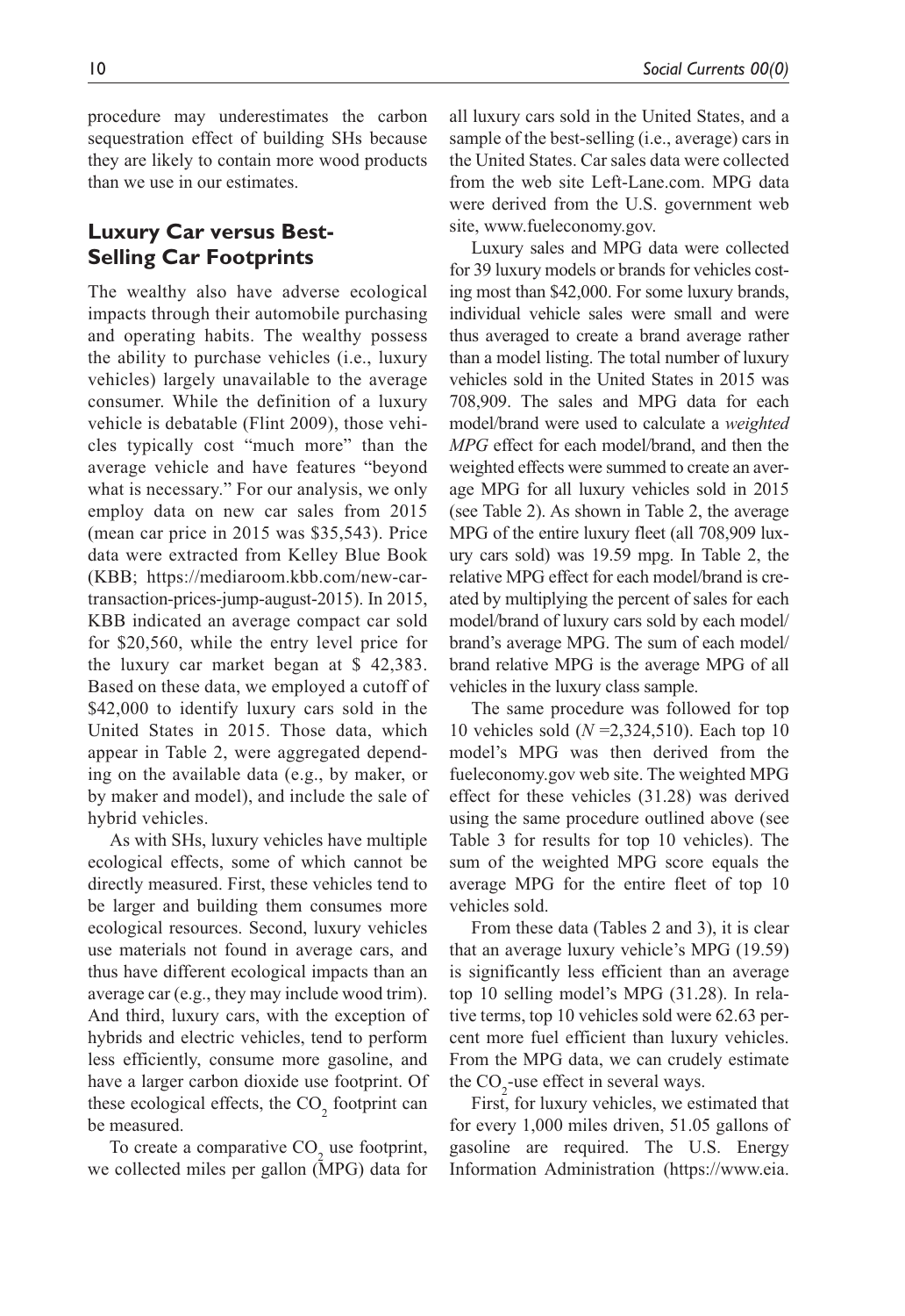| Model               | Units sold | <b>MPG</b> | % sales | Relative MPG |
|---------------------|------------|------------|---------|--------------|
| Porsche             | 51,756     | 21         | 7.3     | 1.53         |
| Cadillac            | 175,267    | 9          | 24.72   | 4.70         |
| Lincoln             | 101,227    | 20         | 14.3    | 2.86         |
| Jaguar              | 14,446     | 8          | 2.04    | 0.37         |
| Land Rover          | 70,582     | 17         | 9.96    | 1.69         |
| <b>Aston Martin</b> | 1,160      | 16         | 0.16    | 0.02         |
| Bentley             | 3,186      | 15         | 0.45    | 0.07         |
| Maserati            | 11,697     | 16         | 1.65    | 0.26         |
| Lamborghini         | 2,091      | 4          | 0.29    | 0.04         |
| Ferrari             | 2,640      | 15         | 0.37    | 0.06         |
| Mercedes E          | 20,995     | 21.5       | 2.96    | 0.64         |
| BMW <sub>5</sub>    | 23,578     | 20.5       | 3.33    | 0.68         |
| Alfa Romeo 4C       | 663        | 26         | 0.09    | 0.02         |
| Acura MDX           | 58,208     | 22         | 8.21    | .8           |
| Audi S8/A8          | 4.990      | 20         | 0.63    | 0.13         |
| Audi A7/S7          | 7,721      | 21         | 1.09    | 0.23         |
| Audi Q7             | 18,995     | 18         | 2.68    | 0.48         |
| Audi R8             | 495        | 15         | 0.07    | 0.01         |
| Infiniti QX80       | 15,648     | 15         | 2.21    | 0.33         |
| Infiniti QX70       | 5,737      | 15         | 0.81    | 0.12         |
| Infiniti QX60       | 41,770     | 22         | 5.89    | 1.30         |
| Lamborghini         | 756        | 15         | 0.10    | 0.02         |
| Lexus GS            | 23,117     | 29         | 3.26    | 0.95         |
| Lexus LS            | 7,165      | 20         | 1.01    | 0.20         |
| Lexus LX            | 3,883      | 12.5       | 0.55    | 0.07         |
| Lexus GX            | 25,212     | 15         | 3.56    | 0.53         |
| Lexus RC            | 14,784     | 21.5       | 2.09    | 0.45         |
| Rolls Royce         | 1,140      | 15         | 0.16    | 0.02         |
| Total               | 708,909    |            | 100     | 19.59        |

**Table 2.** Luxury Car (>\$42,000) Sales, MPG, and Aggregate MPG for Luxury Fleet of Cars Sold in the United States, 2015.

*Note.* Car sales data are from the web site Left-Lane.com; MPG estimates come from U.S. EPA estimates, [www.](www.fueleconomy.gov) [fueleconomy.gov.](www.fueleconomy.gov)

 $MPG =$  miles per gallon.

| Model               | Units sold | <b>MPG</b>   | % sales | <b>Relative MPG</b> |
|---------------------|------------|--------------|---------|---------------------|
| Hyundai Sonata      | 171,751    | 28/38(31)    | 7.39    | 2.29                |
| Ford Focus          | 180,287    | 29/40 (34.5) | 7.76    | 2.68                |
| Chevy Cruze         | 193,680    | 28/42 (33)   | 8.33    | 2.75                |
| Ford Fusion         | 255,143    | 24/36 (28)   | 10.98   | 3.07                |
| Honda Civic         | 277,538    | 31/41(34)    | 11.94   | 3.88                |
| Nissan Altima       | 283,372    | 27/38 (32.5) | 12.19   | 3.96                |
| Honda Accord        | 294,935    | 27/36 (30)   | 12.69   | 3.81                |
| Toyota Corolla      | 306,693    | 30/42(34)    | 13.19   | 4.49                |
| <b>Toyota Camry</b> | 361,111    | 25/35(28)    | 15.54   | 4.35                |
|                     | 2,324,510  |              | 100%    | 31.28               |

**Table 3.** Top 10 Vehicles Sold, US, 2015, Most Cars Sold by Model.

*Note.* Sales data from Left-Lane.com.

 $MPG =$  miles per gallon.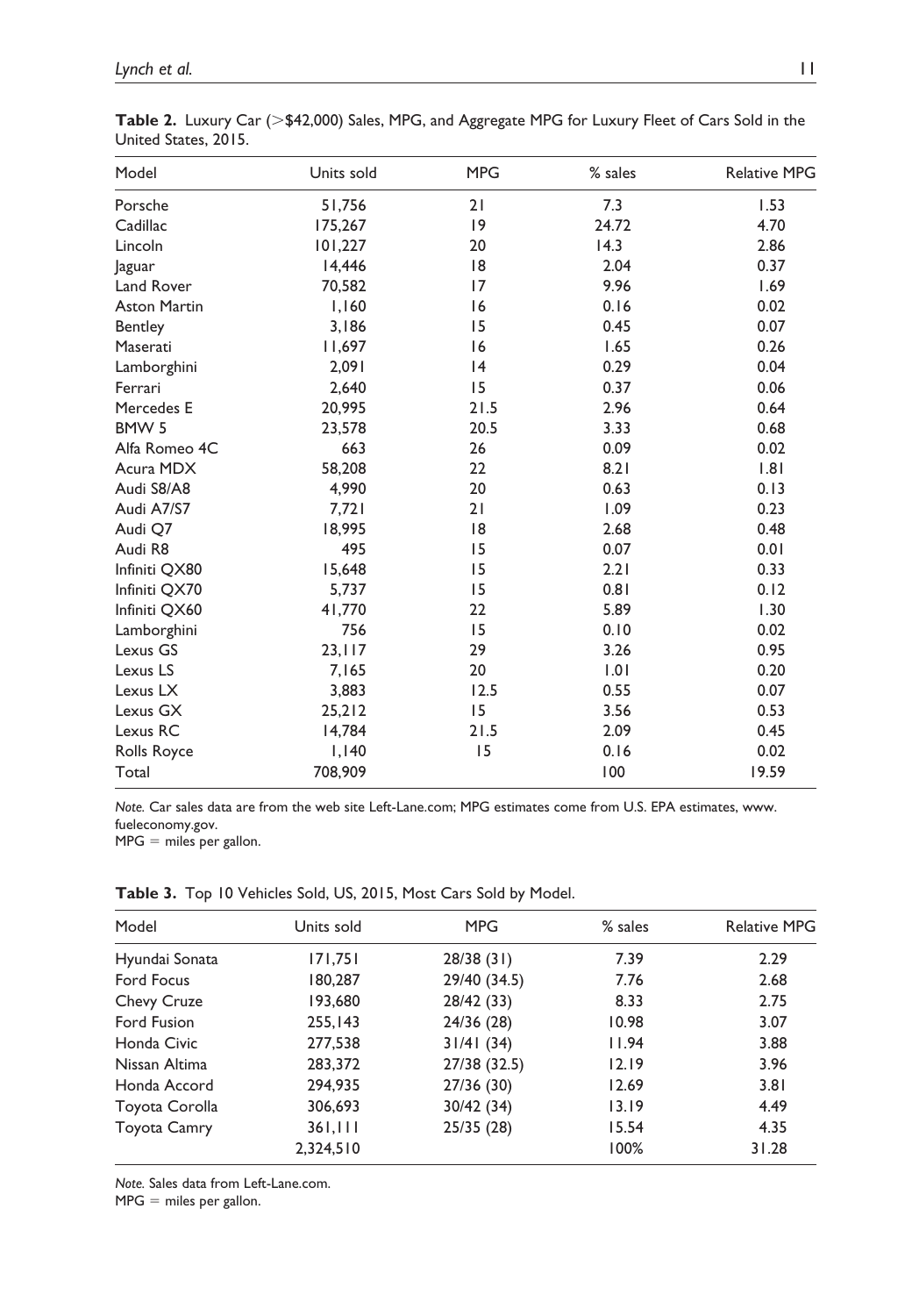| Model                     | Gasoline/hr | Variable cost/hr | Average rental cost/hr |
|---------------------------|-------------|------------------|------------------------|
| Gulfstream 550            | 358         | 2.153            | 8.460                  |
| Global Express XRS        | 450         | 2.675            | 8,045                  |
| Falcon X7                 | 318         | 1,918            | 7.965                  |
| Falcon 900                | 307         | 1.809            | 6,075                  |
| Gulfstream IV             | 479         | 2.929            | 5,884                  |
| Challenger 604            | 350         | 1.831            | 5,053                  |
| Citation X                | 336         | 2.080            | 4.533                  |
| Hawker 800                | 255         | 1,675            | 3,582                  |
| <b>Citation Excel XLS</b> | 210         | 1.497            | 3.388                  |
| Learjet 60                | 207         | 1,432            | 3,347                  |
| <b>Citation Mustang</b>   | 100         | 610              | 1.674                  |
| Airbus A319               | 640         | 4,100            | 6,926                  |

**Table 4.** Average Gasoline Consumption, Variable and Rental Costs, Private Jets, US, 12 Most Popular Private Jet Models.

[gov/tools/faqs/faq.php?id=307&t=11\)](https://www.eia.gov/tools/faqs/faq.php?id=307&t=11) estimates that one gallon of consumed gasoline generates about 19.6 pounds of carbon dioxide. Thus, 51.05 gallons of gasoline consumption translate into  $1,000.58$  pounds of  $CO<sub>2</sub>$  emissions per every 1,000 miles driven in a luxury car. For 708,909 luxury vehicles driven 1,000 miles each, this equates to 1,000,580 pounds of  $CO<sub>2</sub>$  emissions. For the top 10 selling vehicles, gasoline consumption per 1,000 miles driven is 31.97, which translates into a  $CO<sub>2</sub>$  output of 626.60 pounds/1,000 miles. Compared to top 10 selling vehicles, a luxury vehicle produces, on average,  $373.98$  more pounds of  $CO<sub>2</sub>$  emissions per 1,000 miles traveled, or 59.68 percent more  $CO<sub>2</sub>$  emissions.

The  $CO<sub>2</sub>$  difference noted above, however, is misleading. Miles driven annually varies by income, and thus some effort must be made to address that difference since income and luxury vehicle purchases are likely connected. Adjusting for this effect helps derive a better measure of the ecological effect of driving luxury vehicles.

Income-related miles driven can be estimated from U.S. DOT (2011) data. U.S. DOT data do not report miles driven by income directly, however, but instead provides data on the number of trips (i.e., defined as travel from one address to another in a motor vehicle) by income, and average trip length in miles by income. These data can be combined to estimate miles traveled annually by income

groupings. In 2009, the average number of trips across all income groups was 2,640, but for high-income groups (incomes greater than \$80,000) equaled 4,815 or was 82 percent higher than the average.

Moreover, trip length also varies by income, and it has been reported that automobile travel is shaped by class membership/income (Kotval-K and Vojnovic 2016). For lowincome users, average trip length is 8.85 miles. So, for this group, average trip length (8.85 miles) times the average number of trips  $(2,640)$  equals average miles driven per year  $=$ 23,364. For the high-income group, average trip length (11.5 miles) times  $4,815$  trips  $=$ 55,373 miles annually. These outcomes can then be converted in  $CO_2$  outputs per vehicle, which would be 55,404 pounds for one vehicle in the high-income group and 17,958 pounds for one vehicle in the low-income group.

### **Private Luxury Jets Footprints**

The average individual does not own or operate a private luxury jet. That privilege and the ecological destruction that goes along with it belongs only to the wealthiest individuals and businesses/corporations that employ private jet services. As an example, Donald Trump owns a Boeing 757 (U.S. registration number N757AF). Today, there are more than 14,939 private jets registered in the United States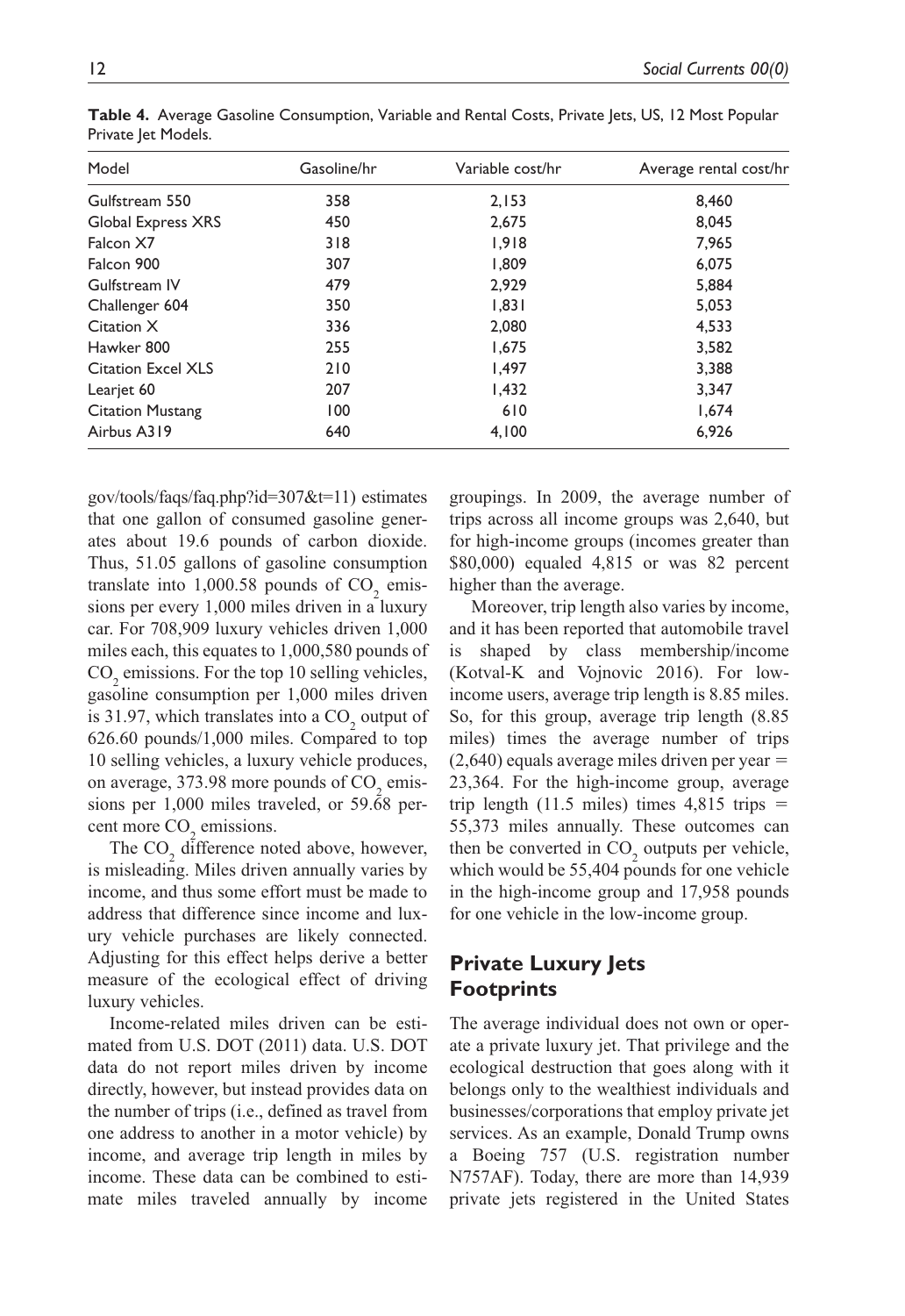alone (https://registry.faa.gov/aircraftinquiry/). Private jets can cost thousands of dollars to operate and rent per hour and have extensive ecological costs related to the burning of gasoline and  $CO<sub>2</sub>$  emissions.

To estimate those effects, we used data on the most popular private jets. Those data were drawn from a Forbes Magazine (Ewalt 2013) article that identified the 12 most popular private jets used in the United States. Data on gasoline consumption per hour, variable operating costs (fuel, maintenance, parts, and labor), and average rental costs were collected for these private jets from the web site Jetadvisors.com (2016). These data are displayed in Table 4.

Data on the number of hours of operation for each plane model found over a one-year period are unavailable. Thus, to estimate the annual ecological footprint of operating private jets, we used the average hourly fuel consumption by model (see Table 4) along with National Business Aviation Association (2015) estimates of the number of hours flown by individuals, businesses, corporations and for instructional purposes in private jets. Those data indicate the following use patterns: individuals, 8,000,000 hours; business, 2,400,000 hours; corporate, 2,700,000 hours; and instructional, 3,900,000 hours; total hours, 17 million. From Table 4, mean hourly fuel consumption for the 12 listed private jet models can be estimated and is equal to 344.17 gallons/hour.

The average volume of  $CO_2$  produced from burning one gallon of jet fuel is 21.1 pounds [\(https://www.eia.gov/environment/emissions/](https://www.eia.gov/environment/emissions/co2_vol_mass.php) [co2\\_vol\\_mass.php\)](https://www.eia.gov/environment/emissions/co2_vol_mass.php). Thus, from 2014 data, we estimate the carbon footprint from private plane use (17 million hours; 344.16 gallons fuel/hour; 21.1 pounds  $CO_2$ /hour) to be 55.996 million metric tons annually. Based on U.S. Energy Information Administration total U.S.  $CO<sub>2</sub>$  emissions, private jets generate only about one percent of total U.S. carbon emissions. Nevertheless, despite the small percentage of total U.S. carbon emissions generated by private planes, the aggregate emissions are substantial. Earlier, for example, we noted that Burundi's 10.6 million residents generate

about 650 million pounds or 294,835 metric tons of  $CO<sub>2</sub>$ , which is about 45 percent of the  $\text{CO}_2$  produced by the operation of private jets in the United States. This comparison is notable in the context of the present discussion to the extent that it illustrates how wealth translates into expanded consumption and additional adverse ecological consequences.

### **Discussion and Conclusion**

This article examined the effect of the wealthy on ecological disorganization using estimates of their ecological footprint related to the conspicuous consumption of particular luxury items. Prior studies suggest that income and ecological destruction are positively related (Brounen, Kok, and Quigley 2012; Kempf 2008). Within the context of green criminology, this information is useful for illustrating how the wealthy unequally contribute to green harms/crimes and injustice (Brisman and South 2014). As noted, ecological footprints vary across nations, and some nations produce more ecological destruction/disorganization than others through excessive consumption. A similar argument has also been made about social classes—the wealthy generate more ecological disorganization than other income groups due to conspicuous consumption. We addressed that issue estimating carbon dioxide outputs for SHs, SYs, luxury cars, and the private jet fleet in the United States.

Conspicuous consumption is, as Thorsten Veblen argued, part of the nature of capitalism and the consumption habits capitalism generates. We extended this line of thought to suggest that the wealthy not only control production through ownership and management of the means of production, they also have a large ecological footprint that influences the course of ecological disorganization. In some cases, as illustrated above, their behaviors have ecological consequences as large as those produced by the populations of some nations. These results are not necessarily surprising, as one of the uses of accumulated wealth in a capitalist economy is consumption. These outcomes—both conspicuous consumption and the adverse ecological consequences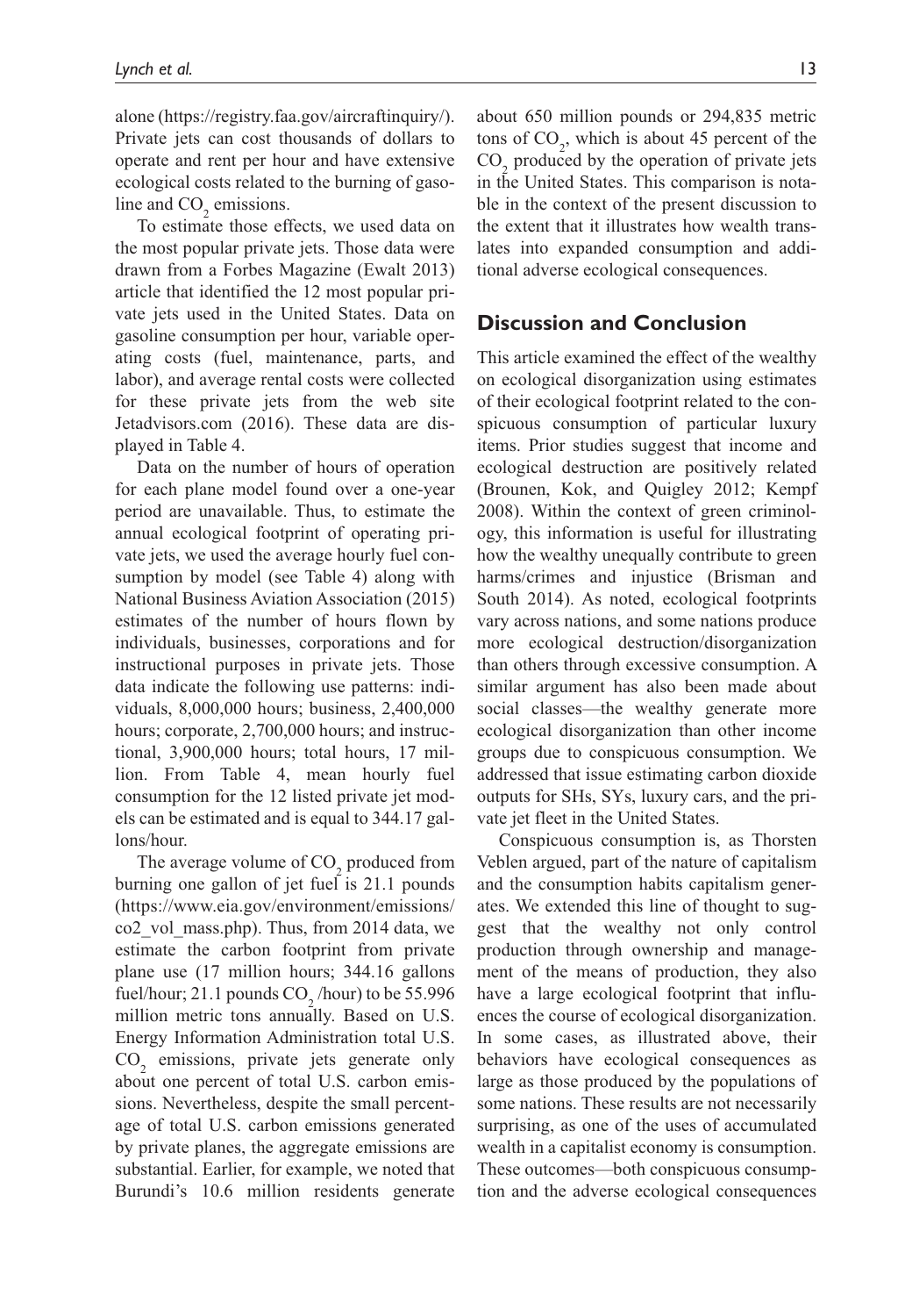such consumption generates—have been described as being part of the nature of capitalism (Foster 2000) and as one of its contradictions (Foster 1992). Ecological Marxists, however, have not been alone in pointing out this type of concern. Reviewing this issue, Hornborg (2009) identifies what he calls "the restricted number of critics of industrial capitalism," which is illustrated in the development of the ecological economics literature (see Hornborg 2009:246–51; Martinez-Alier 1987). Those views, which include among others, emergy analysis, zero-sum growth arguments, steady-state economics, metabolic rift analysis, and ecological unequal exchange theory, all point toward the problem of ecological destruction and disorganization associated with capitalist production and consumption. Whether capitalism can be reorganized (e.g., steady-state economics) or must be replaced to solve the large-scale nature of the ecological crisis is, one can argue, an ideological question that depends on the initial assumption made in any of these approaches. Nevertheless, it can still be illustrated, as we have shown above, that the consumptive behaviors of the wealthy, who comprise a small part of the world's population, has a much more significant ecological impact than the behavior of other economic groups. Based on that observation, one could argue that it is necessary to devise strategies for controlling the conspicuous consumption habits of the wealthy. How that might be accomplished and assessing the economic effects of such restrictions is beyond the scope of this article.

Theoretically, prior research within green criminology suggests that conspicuous consumption and the excessive ecological disorganization such consumption generates can be defined as a green crime—that is, as a crime against ecosystems and the inhabitants of ecosystems including nonhuman life forms, who suffer from those crimes as local and global ecosystems become increasingly disorganized (see also Agnew 2013; Lynch et al. 2013). Drawing upon ecological Marxism, Lynch et al. (2013) specially argue that in a political economic green criminological perspective, that "[a]s a result of the inherent contradiction between capitalism and nature, the capitalist system must be seen as a crime against nature" (p. 998). Outlawing capitalism is unlikely for a variety of reasons, including its global organizational scope, and the stored assets and various forms of political and military power that are routinely employed to prevent such a threat. Even at the local or national levels, the treadmill of environmental law or the organization of environmental laws is structured in ways that protect the capitalist treadmill of production and facilitate its expansion (Long et al. 2018; Stretesky et al. 2013b), meaning that laws/regulations are an unlikely source for controlling conspicuous consumption. Legally, of course, conspicuous consumption is not a crime—it is an acceptable form of behavior encouraged under capitalism. But perhaps it should become a crime, given its adverse ecological impacts. More traditional analysts are likely to object to such a proposition, noting that these expenditures create jobs and allow wealth to "trickle down." The effectiveness of trickle-down economic approaches is mixed at best, and even reports from the International Monetary Fund suggest this form of economics is not viable and often does not stand up to empirical scrutiny (Dabla-Norris et al. 2015).

In the modern context, the wealthy have a great many choices they can make as a result of their wealth. This often involves, as noted earlier, engaging in behaviors that Migone (2007) identifies as hedonistic consumption. Those behavioral choices, often freed from market constrains as a result of the level of economic resource availability the wealthy possess, can also generate extensive ecological harm. An increasing number of quantitative physical and social scientific studies indicate that the odds of local and global ecosystem collapse are expanding and that the continued expansion of production and consumption are part of the problem. Nations across the globe have been engaged in efforts to produce treaties, legislation, and regulations designed to curb production practices. While researchers also note the need to limit consumption as part of protective ecological policies (Meadows, Randers, and Meadows 2004; Schaefer and Crane 2005; Wapner and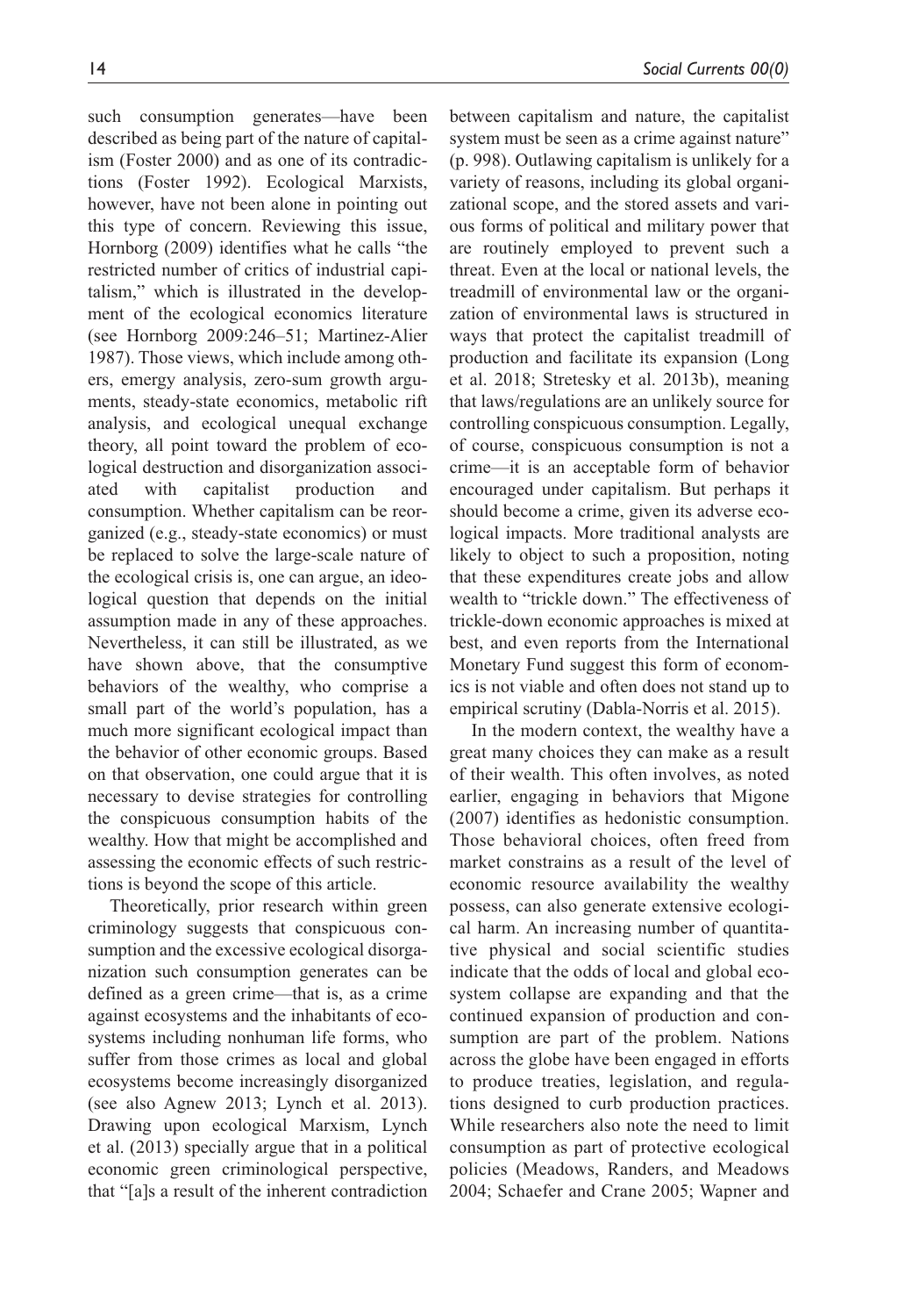Willoughby 2005), no such policies about limiting consumption exist.

Researchers in numerous fields can contribute to efforts to promote sustainability and limit the ecologically destructive consumption habits of the wealthy by developing and empirically assessing how such policies would promote ecological sustainability. Such studies are essential to developing a theoretically informed policy literature that explains the need for policies that limit excessive consumption as indispensable in an era where uncontrolled economic growth and expansion has outstripped ecological resource availability and ecological system sustainability.

### **Acknowledgments**

The authors would like to thank aviation pilot Matthew Fox for providing information concerning accessing data on private aircraft use and fuel use, and the anonymous reviewers and editors of *Social Currents* for their comments and suggestions.

#### **Declaration of Conflicting Interests**

The author(s) declared no potential conflicts of interest with respect to the research, authorship, and/or publication of this article.

#### **Funding**

The author(s) received no financial support for the research, authorship, and/or publication of this article.

### **ORCID iD**

Michael J. Lynch **D** [https://orcid.org/0000-0003](https://orcid.org/0000-0003-4012-5871) [-4012-5871](https://orcid.org/0000-0003-4012-5871)

#### **References**

- Agnew, Robert. 2013. "The Ordinary Acts that Contribute to Ecocide: A Criminological Analysis." Pp. 58–72 in *Routledge International Handbook of Green Criminology*, edited by N. South and A. Brisman. London, England: Routledge.
- Alcott, Blake. 2008. "The sufficiency strategy: Would rich-world frugality lower environmental impact?." *Ecological Economics* 64(4): 770–786.
- Amatulli, Cesare, Michele Costable, Matteo De Angelis, and Gialuigi Guido. 2017. "Luxury Consumption and Sustainability." Pp. 97–137

in *Sustainable Luxury Brands: Evidence from Research and Implications for Managers*, edited by C. Amatulli, M. Costable, M. De Angelis, and G. Guido. London, England: Palgrave Macmillan.

- Barnosky, Anthony D., Elizabeth A. Hadly, Jordi Bascompte, Eric L. Berlow, James H. Brown, Mikael Fortelius, and Wayne M. Getz, et al. 2012. "Approaching a State Shift in Earth's Biosphere." *Nature* 486(7401):52–58.
- Barrett, Kimberly L., Michael J. Lynch, Michael A. Long, and Paul B. Stretesky. 2018. "Monetary Penalties and Noncompliance with Environmental Laws: A Mediation Analysis." *American Journal of Criminal Justice* 43:530– 50. Retrieved April 19, 2019 [\(https://link.](https://link.springer.com/article/10.1007/s12103-017-9428-0)) [springer.com/article/10.1007/s12103-017-94](https://link.springer.com/article/10.1007/s12103-017-9428-0)) [28-0\)](https://link.springer.com/article/10.1007/s12103-017-9428-0)).
- Barry, Glen. 2014. "Terrestrial Ecosystem Loss and Biosphere Collapse." *Management of Environmental Quality* 25(5):542–63.
- Beirne, Piers. 1999. "For a Nonspeciesist Criminology: Animal Abuse as an Object of Study." *Criminology* 37(1):117–48.
- Bollier, David. 2013. *Silent Theft: The Private Plunder of Our Common Wealth*. England: Forbes.
- Brisman, Avi and Nigel South. 2013. "A Green-Cultural Criminology: An Exploratory Outline." *Crime, Media, Culture* 9(2):115–35.
- Brisman, Avi and Nigel South. 2014. *Green Cultural Criminology: Constructions of Environmental Harm, Consumerism, and Resistance to Ecocide*. London, England: Forbes.
- Brounen, Dirk, Nils Kok, and John M. Quigley. 2012. "Residential Energy Use and Conservation: Economics and Demographics." *European Economic Review* 56(5):931–45.
- Colbert, J. J., Michael Schuckers, Desta Fekedulegn, James Rentch, Máirtı́n MacSiúrtáin, and Kurt Gottschalk. 2004. "Individual Tree Basal-Area Growth Parameter Estimates for Four Models." *Ecological Modelling* 174(1–2):115–26.
- Dabla-Norris, Era, Kalpana Kochhar, Nujin Suphaphiphat, Frantisek Ricka, and Evridiki Tsounta. 2015. "Causes and Consequences of Income Inequality: A Global Perspective." International Monetary Fund. Retrieved February 8, 2017 [\(https://www.imf.org/exter](https://www.imf.org/external/pubs/ft/sdn/2015/sdn1513.pdf))[nal/pubs/ft/sdn/2015/sdn1513.pdf\)](https://www.imf.org/external/pubs/ft/sdn/2015/sdn1513.pdf)).
- Davison, Aidan. 2016. "The Luxury of Nature: The Environmental Consequences of Super-Rich Lives." Pp. 339–62 in *Handbook on Wealth and the Super-Rich*, edited by F. I. Hay and J.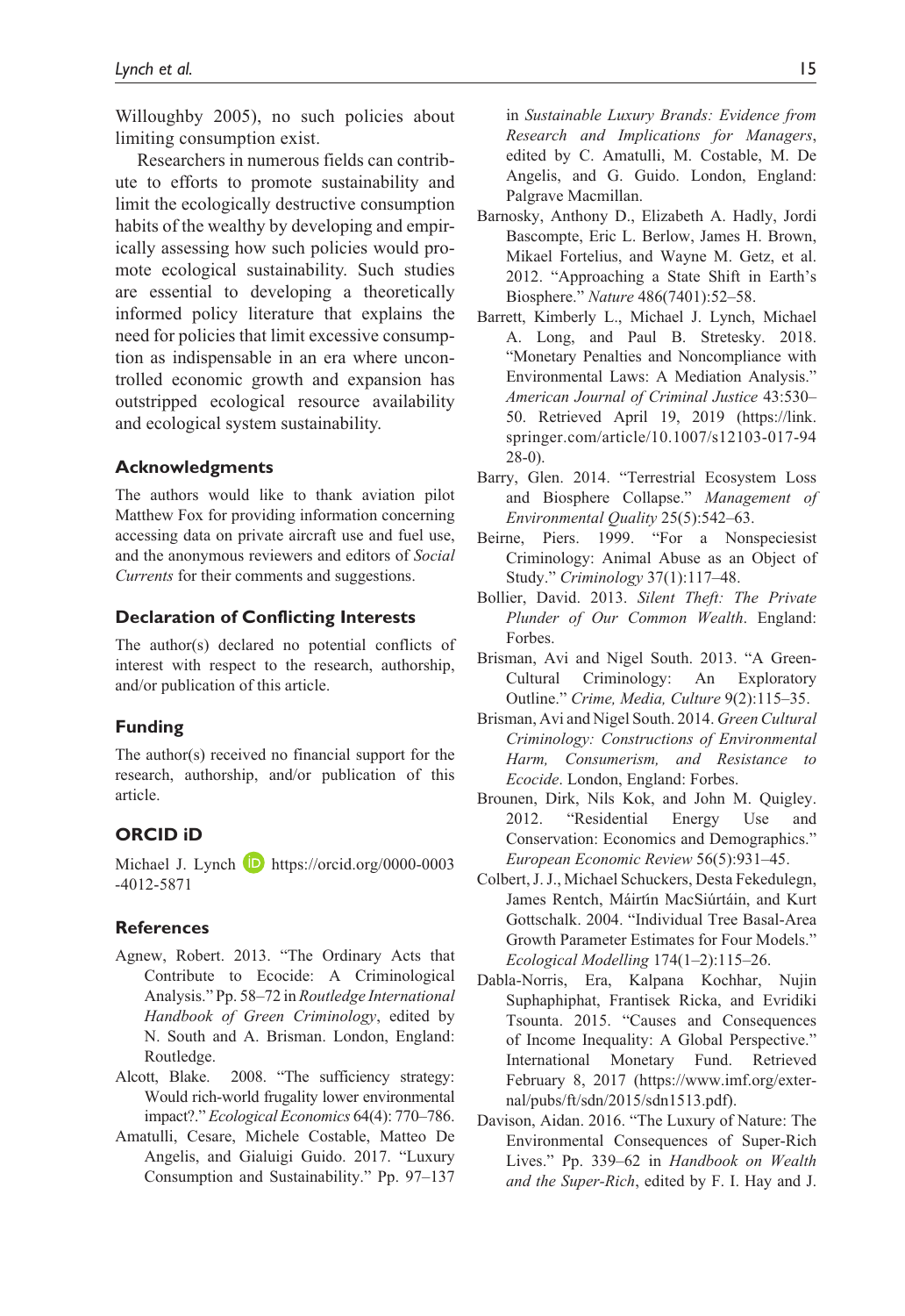V. Beaverstock. Cheltenham, England: Edward Elgar.

- Di Muzio, T. 2015. "The Plutonomy of the 1%: Dominant Ownership and Conspicuous Consumption in the New Gilded Age." *Millennium: Journal of International Studies* 43(2):492–510.
- Ewalt, David M. 2013. "Thirty Amazing Facts about Private Jets." *Forbes*, February 13. Retrieved November 22, 2016 [\(www.forbes.com/sites/](www.forbes.com/sites/davidewalt/2013/02/13/thirty-amazing-facts-about-private-jets/#3ec85c082730) [davidewalt/2013/02/13/thirty-amazing-facts](www.forbes.com/sites/davidewalt/2013/02/13/thirty-amazing-facts-about-private-jets/#3ec85c082730)[about-private-jets/#3ec85c082730\)](www.forbes.com/sites/davidewalt/2013/02/13/thirty-amazing-facts-about-private-jets/#3ec85c082730).
- Feng, Zhen-Hua, Le-Le Zou, and Yi-Ming Wei. 2011. "The Impact of Household Consumption on Energy Use and CO2 Emissions in China." *Energy* 36(1):656–70.
- Flint, Jerry. 2009. "The New Definition of a Luxury Car." *Forbes*, December 18. Retrieved April 19, 2019 ([https://www.forbes.com/2009/12/17/](https://www.forbes.com/2009/12/17/luxury-cars-green-business-autos-flint.html)) [luxury-cars-green-business-autos-flint.html\)](https://www.forbes.com/2009/12/17/luxury-cars-green-business-autos-flint.html)).
- Foster, John Bellamy. 1992. "The Absolute General Law of Environmental Degradation under Capitalism." *Capitalism Nature Socialism* 3(3):77–81.
- Foster, John Bellamy. 1997. "The Crisis of the Earth: Marx's Theory of Ecological Sustainability as a Nature-Imposed Necessity for Human Production." *Organization & Environment* 10(3):278–95.
- Foster, John Bellamy. 1999. "Marx's Theory of Metabolic Rift: Classical Foundations for Environmental Sociology." *American Journal of Sociology* 105(2):366–405.
- Foster, John Bellamy. 2000. *Marx's Ecology: Materialism and Nature*. New York: New York University Press.
- Foster, John Bellamy. 2011. "The Ecology of Marxian Political Economy." *Monthly Review* 63(4). Retrieved April 19, 2019 [\(http://month](http://monthlyreview.org/2011/09/01/the-ecology-of-marxian-political-economy))[lyreview.org/2011/09/01/the-ecology-of-marx](http://monthlyreview.org/2011/09/01/the-ecology-of-marxian-political-economy))[ian-political-economy\)](http://monthlyreview.org/2011/09/01/the-ecology-of-marxian-political-economy)).
- Foster, John Bellamy, Brett Clark, and Richard York. 2011. *The Ecological Rift: Capitalism's War on the Earth*. New York: New York University Press.
- Gadd, Michael. 2015. "\$400,000 in Fuel, \$350,000 for Docking and \$1.4 Million in Wages PER YEAR: Infographics Reveals the Real Cost of Owning a Superyacht." *Daily Mail*, January 31. Retrieved April 19, 2019 ([http://www.dailymail.co.uk/](http://www.dailymail.co.uk/travel/travel_news/article-2934289/Infographic-reveals-real-cost-owning-superyacht.html)) [travel/travel\\_news/article-2934289/Infographic](http://www.dailymail.co.uk/travel/travel_news/article-2934289/Infographic-reveals-real-cost-owning-superyacht.html))[reveals-real-cost-owning-superyacht.html\)](http://www.dailymail.co.uk/travel/travel_news/article-2934289/Infographic-reveals-real-cost-owning-superyacht.html))
- Gibbs, Carole, Meredith L. Gore, Edmund F. McGarrell, and Louie Rivers III. 2009.

"Introducing Conservation Criminology: Towards Interdisciplinary Scholarship on Environmental Crimes and Risks." *The British Journal of Criminology* 50(1):124–44.

- Gibbs, Carole, Edmund F. McGarrell, Mark Axelrod, and Louie Rivers III. 2011. "Conservation Criminology and the Global Trade in Electronic Waste: Applying a Multi-Disciplinary Research Framework." *International Journal of Comparative and Applied Criminal Justice* 35(4):269–91.
- Givens, Jennifer E. and Andrew K. Jorgenson. 2011. "The Effects of Affluence, Economic Development, and Environmental Degradation on Environmental Concern: A Multilevel Analysis." *Organization & Environment* 24(1):74–91.
- Gore, Meredith L. 2011. "The Science of Conservation Crime." *Conservation Biology* 25(4):659–61.
- Guldin, James M. and James B. Baker. 1988. "Yield Comparisons from Even-Aged and Uneven-Aged Loblolly-Shortleaf Pine Stands." *Southern Journal of Applied Forestry* 12(2):107–14.
- Heffetz, Ori. 2011. "A test of Conspicuous Consumption: Visibility and Income Elasticities." *Review of Economics and Statistics* 93(4):1101–17.
- Hornborg, Alf. 2009. "Zero-Sum World: Challenges in Conceptualizing Environmental Load Displacement and Ecological Unequal Exchange in the World System." *Inter-national Journal of Comparative Sociology* 50:237–62.
- Ivanova, Diana, Konstantin Stadler, Kjartan Steen-Olsen, Richard Wood, Gibran Vita, Arnold Tukker, and Edgar G. Hertwich. 2015. "Environmental Impact Assessment of Household Consumption." *Journal of Industrial Ecology* 20(3):526–36.
- Jetadvisors.com. 2016. "Aircraft Information." Retrieved November 22, 2016 ([http://jetadvi](http://jetadvisors.com/aircraft-information/))[sors.com/aircraft-information/\).](http://jetadvisors.com/aircraft-information/))
- Jorgenson, Andrew K. 2003. "Consumption and Environmental Degradation: A Cross-National Analysis of the Ecological Footprint." *Social Problems* 50(3):374–94.
- Jorgenson, Andrew K. 2006. "Unequal Ecological Exchange and Environmental Degradation: A Theoretical Proposition and Cross-National Study of Deforestation, 1990-2000." *Rural Sociology* 71(4):685–712.
- Jorgenson, Andrew K. 2012. "The Sociology of Ecologically Unequal Exchange and Carbon Dioxide Emissions, 1960–2005." *Social Science Research* 41(2):242–52.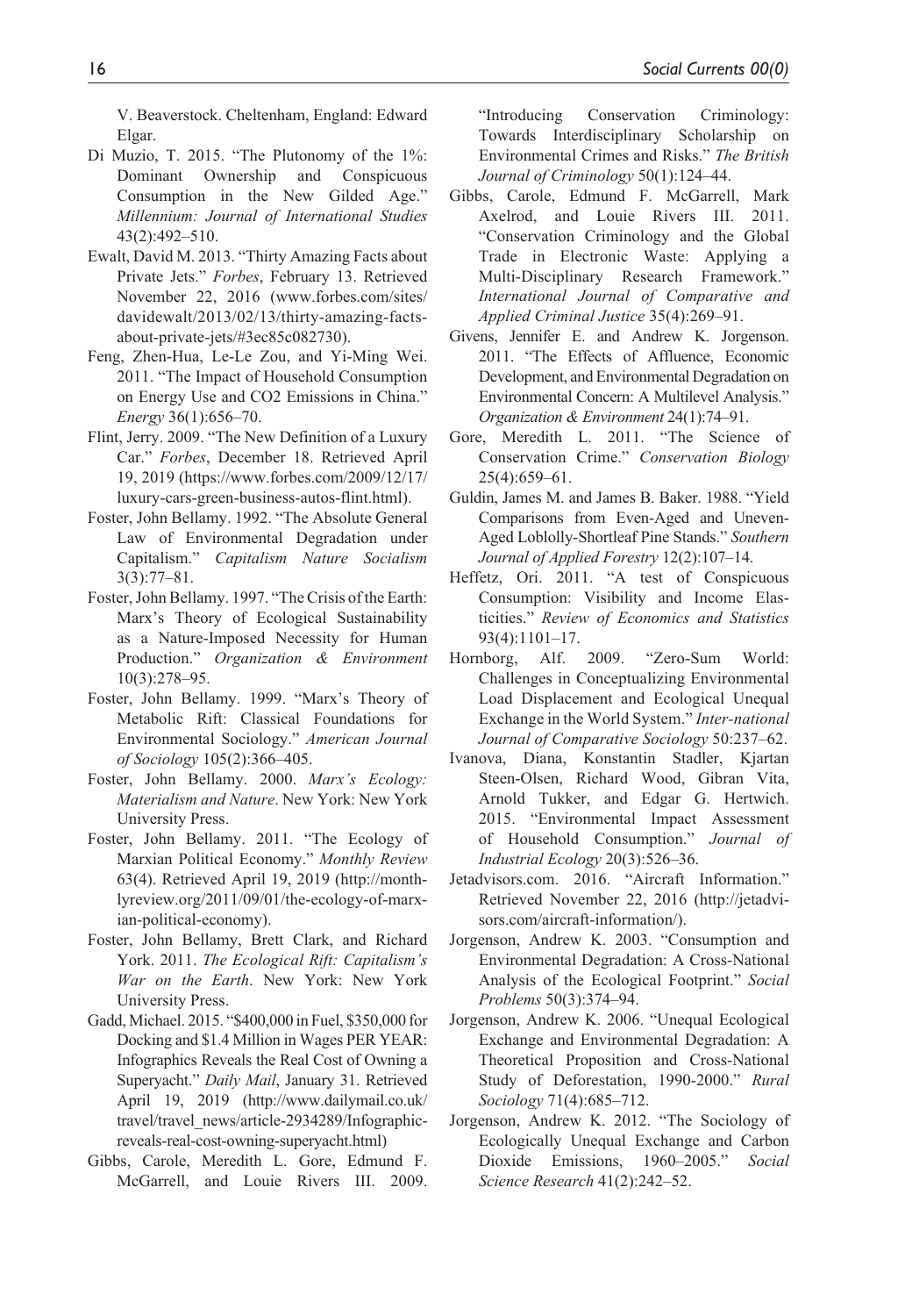- Jorgenson, Andrew K. and Brett Clark. 2011. "Societies Consuming Nature: A Panel Study of the Ecological Footprints of Nations, 1960– 2003." *Social Science Research* 40(1):226–44.
- Jorgenson, Andrew K., Juliet B. Schor, Xiaorui Huang, and Jared Fitzgerald. 2016. "Income Inequality and Residential Carbon Emissions in the United States: A Preliminary Analysis." *Human Ecology Review* 22(1):93–106.
- Jorgenson, Andrew K., Juliet B. Schor, Kyle W. Knight, and Xiaorui Huang. 2016. "Domestic Inequality and Carbon Emissions in Comparative Perspective." *Sociological Forum* 31(S1):770–86.
- Kahler, Jessica S. and Meredith L. Gore. 2012. "Beyond the Cooking Pot and Pocket Book: Factors Influencing Noncompliance with Wildlife Poaching Rules." *International Journal of Comparative and Applied Criminal Justice* 36(2):103–20.
- Kempf, Hervé. 2008. *How the Rich Are Destroying the Earth*. White River Junction, VT: Chelsea Green.
- Kennedy, Emily Huddart, Harvey Krahn, and Naomi T. Krogman. 2014. "Egregious Emitters: Disproportionality in Household Carbon Footprints." *Environment & Behavior* 46(5):535–55.
- Knight, Kyle W., Juliet B. Schor, and Andrew K. Jorgenson. 2017. "Wealth Inequality and Carbon Emissions in High-Income Countries." *Social Currents* 4(5):403–12.
- Kotval-K, Zeenat and Igor Vojnovic. 2016. "A Socio-Ecological Exploration into Urban Form: The Environmental Costs of Travel." *Ecological Economics* 128:87–98.
- Le Billon, Philippe. 2008. "Diamond Wars? Conflict Diamonds and Geographies of Resource Wars." *Annals of the Association of American Geographers* 98(2):345–72.
- Long, Michael A., Michael J. Lynch, and Paul B. Stretesky. 2018. "The Great Recession, the Treadmill of Production and Ecological Disorganization: Did the Recession Affect Ecological Disorganization across US States, 2005-2014?" *Ecological Economics* 146:184–92.
- Long, Michael A., Paul B. Stretesky, Michael J. Lynch, and Emily Fenwick. 2012. "Crime in the Coal Industry: Implications for Green Criminology and Treadmill of Production." *Organization & Environment* 25(3):328–46.
- Lutz, Jack. 2016. "Wood Use in Housing." *Forest Research Notes* 13(1):1–4.
- Lynch, Michael J. 1990. "The Greening of Criminology: A Perspective for the 1990s." *The Critical Criminologist* 2(3):3–411.
- Lynch, Michael J., Kimberly L. Barrett, Paul B. Stretesky, and Michael A. Long. 2016. "The Weak Probability of Punishment for Environmental Offenses and Deterrence of Environmental Offenders: A Discussion Based on US EPA Criminal Cases, 1983-2013." *Deviant Behavior* 37(10):1095–109.
- Lynch, Michael J., Michael A. Long, Kimberly L. Barrett, and Paul B. Stretesky. 2013. "Is It a Crime to Produce Ecological Disorganization? Why Green Criminology and Political Economy Matter in the Analysis of Global Ecological Harms." *British Journal of Criminology* 53(6):997–1016.
- Lynch, Michael J. and Raymond J. Michalowski. 2006. *Primer in Radical Criminology*. Monsey, NY: Criminal Justice Press.
- Lynch, Michael J. and Paul B. Stretesky. 2014. *Exploring Green Criminology: Toward a Green Revolution in Criminology*. Farnham, England: Ashgate.
- Lynch, Michael J., Paul B. Stretesky, and Ronald G. Burns. 2004. "Determinants of Environmental Law Violation Fines against Oil Refineries: Race, Ethnicity, Income and Aggregation Effects." *Society & Natural Resources* 1(4):333–47.
- Martinez-Alier, Joan. 1987. *Ecological Economics, Energy and Society*. Oxford, England: Blackwell.
- Mathew, Jerin. 2015. "True Cost of Owning a Super Yacht." *International Business Times*, May 15. Retrieved April 19, 2019 ([http://www.ibtimes.](http://www.ibtimes.co.uk/true-cost-owning-super-yacht-1498302)) [co.uk/true-cost-owning-super-yacht-1498302\)](http://www.ibtimes.co.uk/true-cost-owning-super-yacht-1498302)).
- Meadows, Donella, Jorgen Randers, and Dennis Meadows. 2004. *Limits to Growth: The 30-Year Update*. White River Junction, VT: Chelsea Green Publishing.
- Migone, Andrea. 2007. "Hedonistic Consumerism: Patterns of Consumption in Contemporary Capitalism." *Review of Radical Political Economics* 39(2):173–200.
- National Business Aviation Association. 2015. "2014 Business Aviation Fact Book." Retrieved November 20, 2016 ([https://www.yumpu.com/](https://www.yumpu.com/en/document/view/24705888/business-aviation-fact-book-2014) [en/document/view/24705888/business-avia](https://www.yumpu.com/en/document/view/24705888/business-aviation-fact-book-2014)[tion-fact-book-2014](https://www.yumpu.com/en/document/view/24705888/business-aviation-fact-book-2014)).
- Noble, Mark D. 2017. "Chocolate and the Consumption of Forests: A Cross-National Examination of Ecologically Unequal Exchange in Cocoa Exports." *Journal of World -Systems Research* 23(2):236–68.
- Nowak, David J. and Daniel E. Crane. 2000. "The Urban Forest Effects (UFORE) Model: Quantifying Urban Forest Structures and Functions." Pp. 714–20 in *Integrated Tools*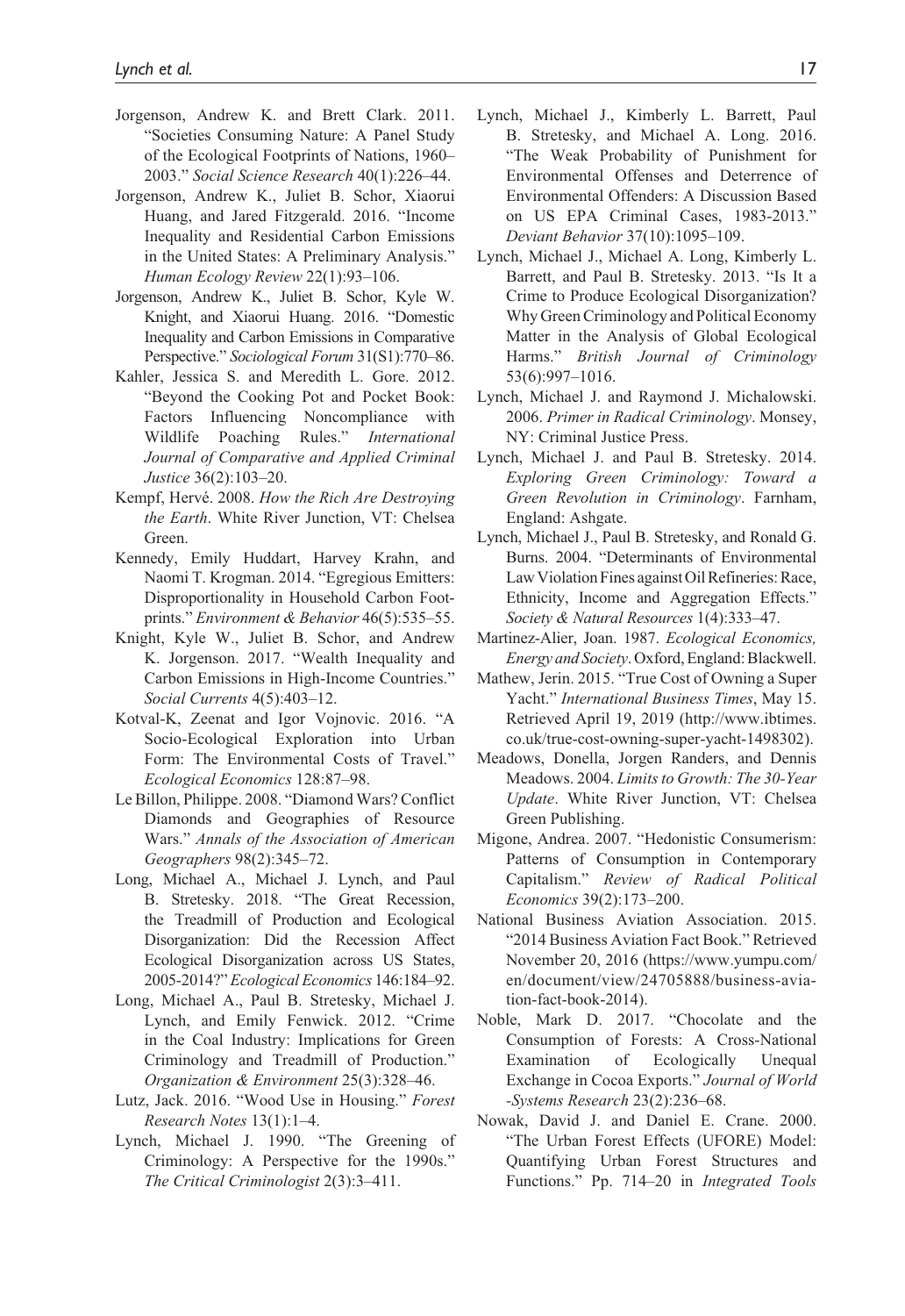*for Natural Resource Inventories in the 21st Century*, edited by M. Hansen and T. Burk. St. Paul, MN: U.S. Department of Agriculture.

- Nurse, Angus. 2015. *Policing Wildlife: Perspectives on the Enforcement of Wildlife Legislation*. New York: Palgrave MacMillan.
- Oxfam International. 2015. "Extreme Carbon Inequality." Retrieved April 19, 2019 ([https:](https://www-cdn.oxfam.org/s3fs-public/file_attachments/mb-extreme-carbon-inequality-021215-en.pdf)) [//www-cdn.oxfam.org/s3fs-public/file\\_attach](https://www-cdn.oxfam.org/s3fs-public/file_attachments/mb-extreme-carbon-inequality-021215-en.pdf))[ments/mb-extreme-carbon-inequality-0212](https://www-cdn.oxfam.org/s3fs-public/file_attachments/mb-extreme-carbon-inequality-021215-en.pdf)) [15-en.pdf\)](https://www-cdn.oxfam.org/s3fs-public/file_attachments/mb-extreme-carbon-inequality-021215-en.pdf))
- Pavilonis, Brian, Jean Grassman, Glen Johnson, Yilmael Diaz, and Jack Caravanos. 2017. "Characterization and Risk of Exposure to Elements from Artisanal Gold Mining Operations in the Bolivian Andes." *Environmental Research* 154:1–9.
- Perry, Mark. 2015. "Today's New Homes are 1,000 Square Feet Larger than in 1973, and Average Living Space per Person Has Doubled." American Enterprise Institute. Retrieved December 20, 2016 ([www.aei.org/publica](www.aei.org/publication/todays-new-homes-are-1000-square-feet-larger-than-in-1973-and-living-space-per-person-has-doubled-over-last-41-years/)[tion/todays-new-homes-are-1000-square-feet](www.aei.org/publication/todays-new-homes-are-1000-square-feet-larger-than-in-1973-and-living-space-per-person-has-doubled-over-last-41-years/)[larger-than-in-1973-and-living-space-per-per](www.aei.org/publication/todays-new-homes-are-1000-square-feet-larger-than-in-1973-and-living-space-per-person-has-doubled-over-last-41-years/)[son-has-doubled-over-last-41-years/](www.aei.org/publication/todays-new-homes-are-1000-square-feet-larger-than-in-1973-and-living-space-per-person-has-doubled-over-last-41-years/)).
- Petrossian, Gohar A. A. 2015. "Preventing Illegal, Unreported and Unregulated (IUU) Fishing: A Situational Approach." *Biological Conservation* 189:39–48.
- Petrossian, Gohar A., A. Rolf, and Ronald V. Clarke. 2016. "Illegal Long-Line Fishing and Albatross Extinction Risk." *Oryx* 52(2):336–45.
- Pires, Stephen and Ronald V. Clarke. 2012. "Are Parrots CRAVED? An Analysis of Parrot Poaching in Mexico." *Journal of Research in Crime and Delinquency* 49(1):122–46.
- Podoshen, Jeffrey S. and Susan A. Andrzejewski. 2012. "An Examination of the Relationships between Materialism, Conspicuous Consumption, Impulse Buying, and Brand Loyalty." *Journal of Marketing Theory and Practice* 20(3):319–34.
- Podoshen, Jeffrey S., Lu Li, and Junfeng Zhang. 2011. "Materialism and Conspicuous Consumption in China: A Cross-Cultural Examination." *International Journal of Consumer Studies* 35(1):17–25.
- Prell, Christina. 2016. "Wealth and Pollution Inequalities of Global Trade: A Network and Input-Output Approach." *The Social Science Journal* 53(1):111–21.
- Prell, Christina and Laixiang Sun. 2015. "Unequal Carbon Exchanges: Understanding Pollution Embodied in Global Trade." *Environmental Sociology* 1(4):256–67.
- Rees, William E. and Laura Westra. 2003. "When Consumption Does Violence: Can There Be Sustainability and Environmental Justice in a Resource Limited World?" Pp. 99–124 in *Just Sustainabilities: Development in an Unequal World*, edited by J. Agyeman, R. D. Bullard, and B. Evans. London, England: Earthscan.
- Schaefer, Anja and Andrew Crane. 2005. "Addressing Sustainability and Consumption." *Journal of Macromarketing* 25(1):76–92.
- Schnaiberg, Allan. 1980. *The Environment: From Surplus to Scarcity*. New York: Oxford University Press.
- Schor, Juliet B. 2005. "Prices and Quantities: Unsustainable Consumption and the Global Economy." *Ecological Economics* 55(3):309–20.
- Sollund, Ragnhild. 2011. "Expressions of Speciesism: The Effects of Keeping Companion Animals on Animal Abuse, Animal Trafficking, and Species Decline." *Crime, Law and Social Change* 55(5):437–51.
- South, Nigel. 2007. "The 'Corporate Colonisation of Nature': Bio-Prospecting, Bio-Piracy and the Development of Green Criminology." Pp. 230– 47 in *Issues in Green Criminology*, edited by P. Beirne and N. South. Devon, England: Willan.
- Stretesky, Paul B., Michael A. Long, and Michael J. Lynch. 2013a. "Does Environmental Enforcement Slow the Treadmill of Production? The Relationship between Large Monetary Penalties, Ecological Disorganization and Toxic Releases within Offending Corporations." *Journal of Crime and Justice* 36(2):233–47.
- Stretesky, Paul B., Michael A. Long, and Michael J. Lynch. 2013b. *The Treadmill of Crime: Political Economy and Green Criminology*. London, England: Routledge.
- Stretesky, Paul B. and Michael J. Lynch. 1998. "Corporate Environmental Violence and Racism." *Crime, Law, and Social Change* 30(2):163–84.
- Stretesky, Paul B. and Michael J. Lynch. 2002. "Environmental Hazards and School Segregation in Hillsborough County, Florida, 1987-1999." *The Sociological Quarterly* 43(4):553–73.
- Stretesky, Paul B. and Michael J. Lynch. 2009. "A Cross-National Study of the Association between per Capita Carbon Dioxide Emissions and Exports to the United States." *Social Science Research* 38:239–50.
- Stretesky, Paul B. and Michael J. Lynch. 2011. "Coal Strip Mining, Mountain Top Removal and the Distribution of Environmental Violations across the United States, 2002- 2008." *Landscape Research* 36(2):209–30.